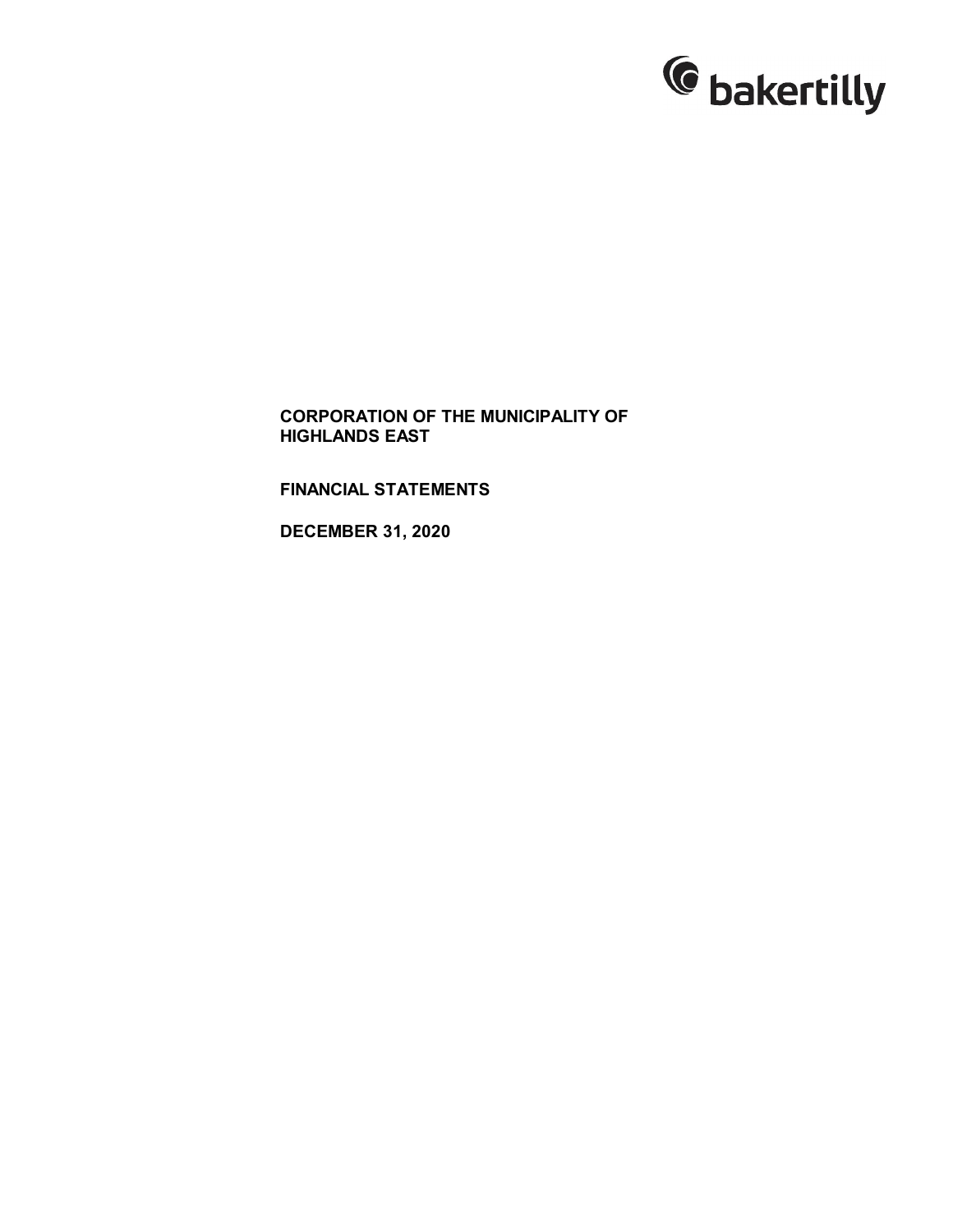

# **FINANCIAL STATEMENTS**

**DECEMBER 31, 2020**

# **TABLE OF CONTENTS**

|                                                 | Page<br>Number |
|-------------------------------------------------|----------------|
| <b>MANAGEMENT REPORT</b>                        |                |
| <b>INDEPENDENT AUDITOR'S REPORT</b>             |                |
| <b>FINANCIAL STATEMENTS</b>                     |                |
| <b>Statement of Financial Position</b>          | 1              |
| Statement of Operations and Accumulated Surplus | 2              |
| Statement of Change in Net Financial Assets     | 3              |
| <b>Statement of Cash Flows</b>                  | 4              |
| Notes to the Financial Statements               | $5 - 15$       |
| Schedule of Tangible Capital Assets             | 16             |
| <b>Schedules of Segment Disclosure</b>          | $17 - 18$      |
| <b>TRUST FUNDS</b>                              |                |
| Independent Auditor's Report                    | 19             |
| <b>Statement of Financial Position</b>          | 21             |
| <b>Statement of Continuity</b>                  | 22             |
| Notes to the Financial Statements               | 23             |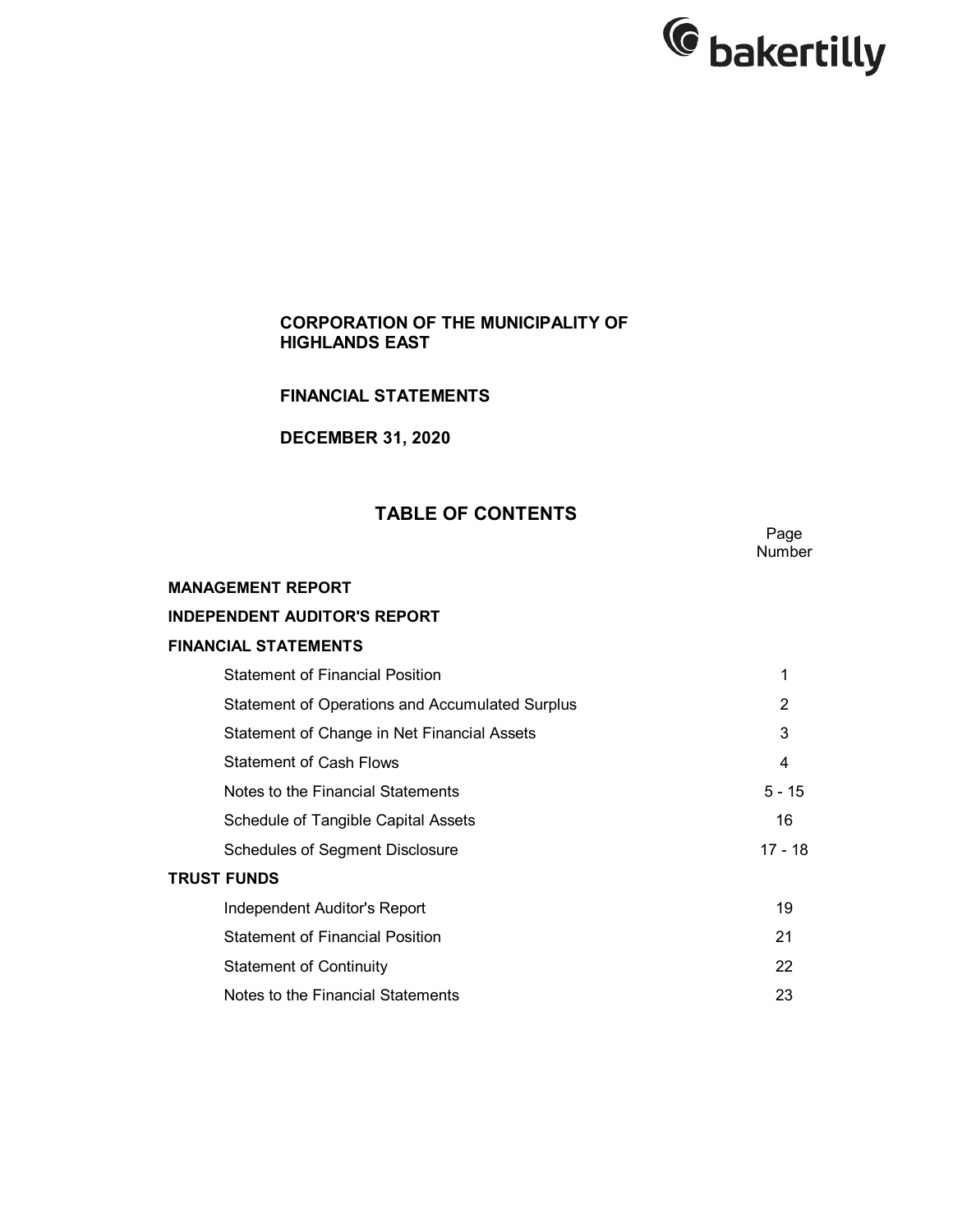

# For The Year Ended December 31, 2020

# **MANAGEMENT REPORT**

The accompanying financial statements of the Corporation of the Municipality of Highlands East are the responsibility of management and have been approved by Council.

The financial statements have been prepared by management in accordance with Canadian Public

Sector Accounting Standards. Financial statements are not precise since they include certain amounts based on estimates and judgements. When alternative accounting methods exist, management has chosen those it deems most appropriate in the circumstances, in order to ensure that the financial statements are presented fairly, in all material respects.

The Municipality maintains systems of internal accounting and administrative controls of high quality, consistent with reasonable cost. Such systems are designed to provide reasonable assurance that the financial information is relevant, reliable and accurate and the Municipality's assets are appropriately accounted for and adequately safeguarded.

The Municipality's Council is responsible for ensuring that management fulfills its responsibilities for financial reporting and is ultimately responsible for reviewing and approving financial statements.

Council reviews and approves the Municipality's financial statements for issuance to the members of Council, inhabitants and ratepayers of the Corporation of the Municipality of Highlands East. Council meets periodically with management, as well as the external auditor, to discuss internal controls over the financial reporting process, auditing matters and financial reporting issues, to satisfy themselves that each party is properly discharging their responsibilities and to review the financial statements and the independent auditor's report.

The financial statements have been audited by Baker Tilly KDN LLP in accordance with Canadian generally accepted auditing standards on behalf of the Municipality. Baker Tilly KDN LLP has full and free access to Council.

 $R52$ 

July 13, 2021

Mayor

**CAO/Treasurer**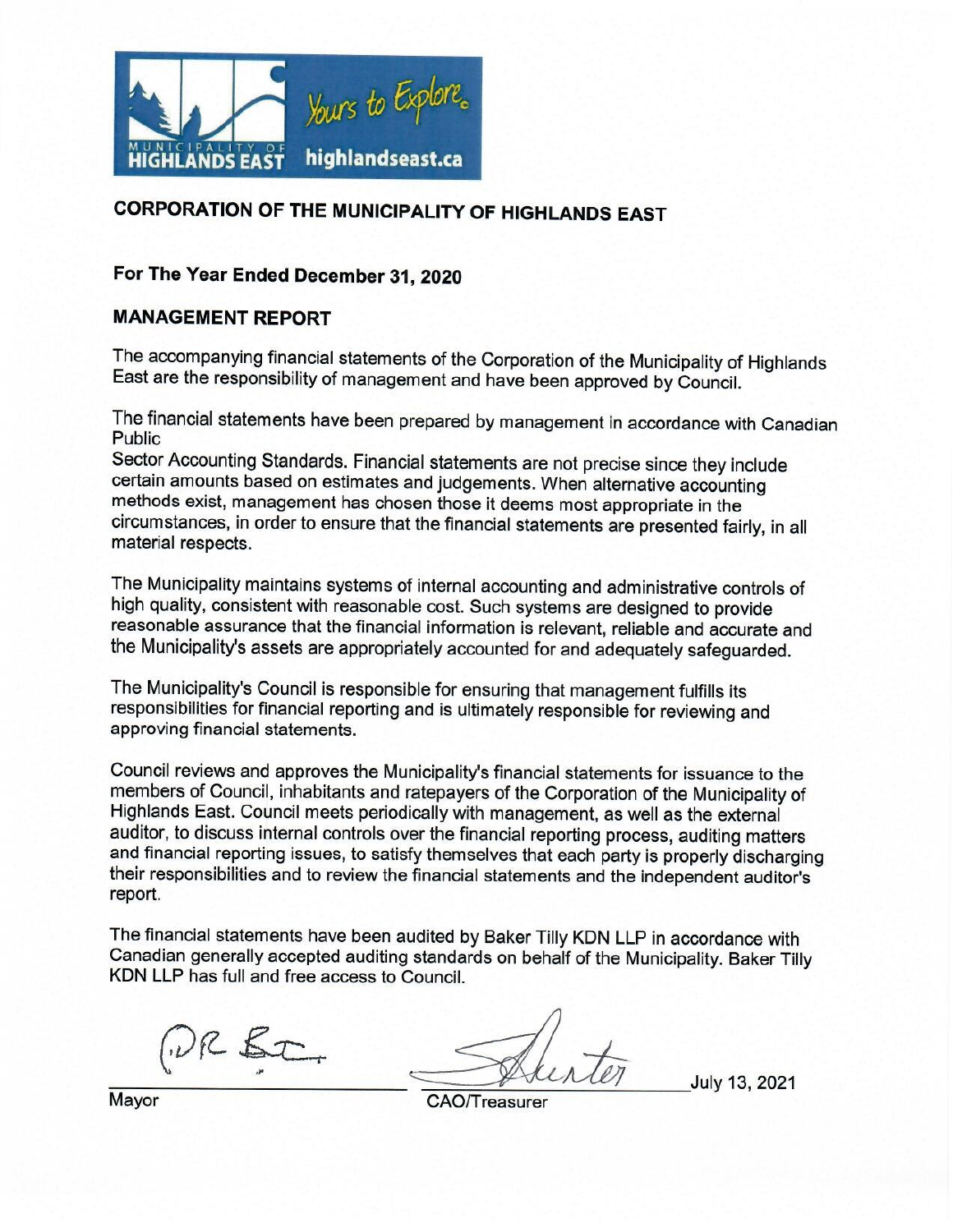

# **Baker Tilly KDN LLP**

272 Charlotte St. Peterborough, ON Canada K9J 2V4

**T: (705) 742-3418 F: (705) 742-9775**

**www.bakertilly.ca**

### **INDEPENDENT AUDITOR'S REPORT**

## **To the Members of Council, Inhabitants and Ratepayers of the Corporation of the Municipality of Highlands East**

#### *Opinion*

We have audited the financial statements of the Corporation of the Municipality of Highlands East (the Municipality), which comprise the statement of financial position as at December 31, 2020, the statements of operations and accumulated surplus, change in net financial assets and cash flows for the year then ended, and notes to the financial statements, including a summary of significant accounting policies.

In our opinion, the accompanying financial statements present fairly, in all material respects, the financial position of the Municipality as at December 31, 2020, and the results of its operations and its cash flows for the year then ended in accordance with Canadian Public Sector Accounting Standards.

#### *Basis for Opinion*

We conducted our audit in accordance with Canadian generally accepted auditing standards. Our responsibilities under those standards are further described in the Auditor's Responsibilities for the Audit of the Financial Statements section of our report. We are independent of the Municipality in accordance with the ethical requirements that are relevant to our audit of the financial statements in Canada, and we have fulfilled our other ethical responsibilities in accordance with these requirements. We believe that the audit evidence we have obtained is sufficient and appropriate to provide a basis for our opinion.

### *Responsibilities of Management and Those Charged with Governance for the Financial Statements*

Management is responsible for the preparation and fair presentation of the financial statements in accordance with Canadian Public Sector Accounting Standards, and for such internal control as management determines is necessary to enable the preparation of financial statements that are free from material misstatement, whether due to fraud or error.

In preparing the financial statements, management is responsible for assessing the Municipality's ability to continue as a going concern, disclosing, as applicable, matters related to going concern and using the going concern basis of accounting unless management either intends to liquidate the Municipality or to cease operations, or has no realistic alternative but to do so.

Those charged with governance are responsible for overseeing the Municipality's financial reporting process.

#### ASSURANCE · TAX · ADVISORY

Baker Tilly KDN LLP is a member of Baker Tilly Canada Cooperative, which is a member of the global network of Baker Tilly International Limited. All members of Baker Tilly Canada Cooperative and Baker Tilly International Limited are separate and independent legal entities.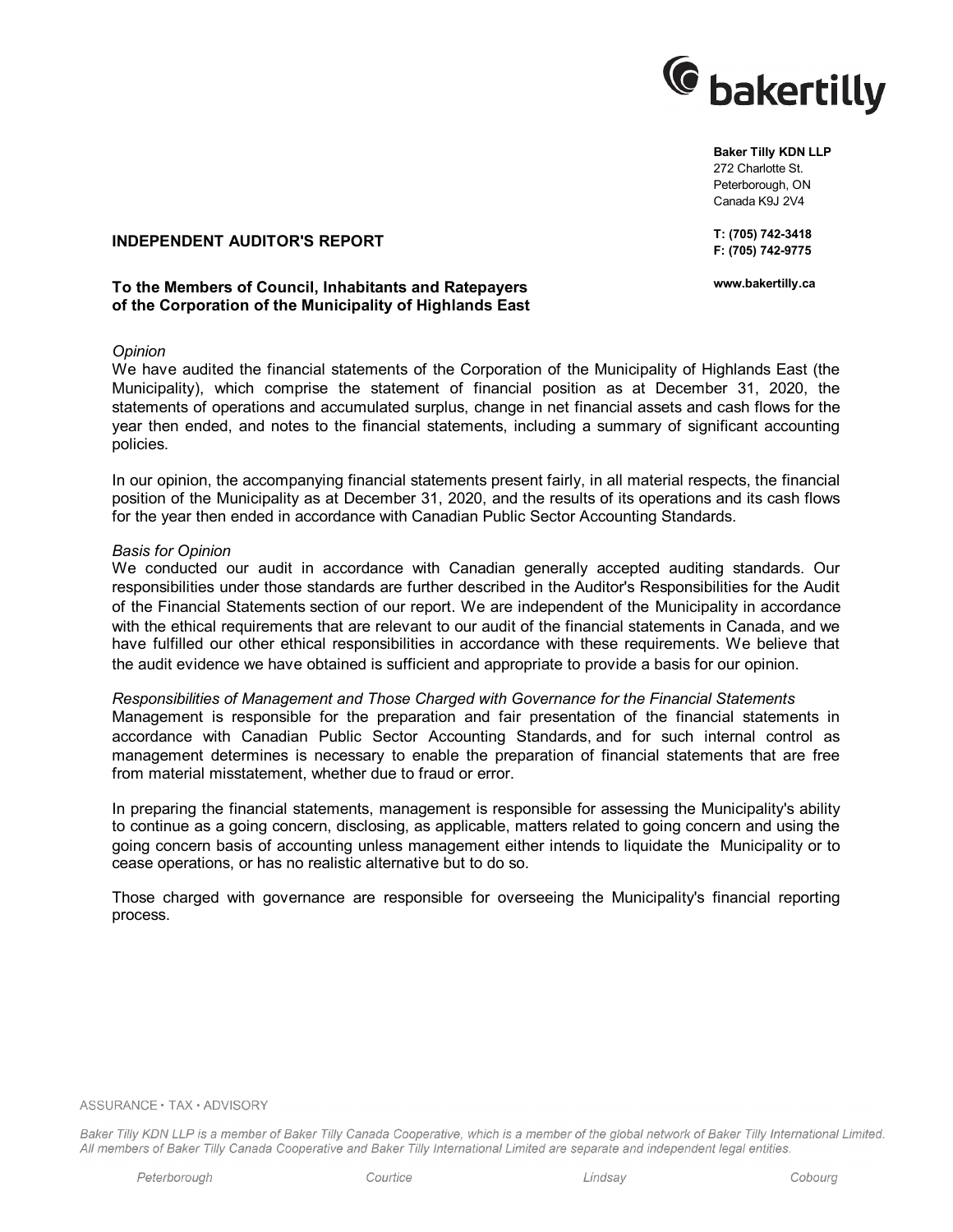

#### *Auditor's Responsibilities for the Audit of the Financial Statements*

Our objectives are to obtain reasonable assurance about whether the financial statements as a whole are free from material misstatement, whether due to fraud or error, and to issue an auditor's report that includes our opinion. Reasonable assurance is a high level of assurance, but is not a guarantee that an audit conducted in accordance with Canadian generally accepted auditing standards will always detect a material misstatement when it exists. Misstatements can arise from fraud or error and are considered material if, individually or in the aggregate, they could reasonably be expected to influence the economic decisions of users taken on the basis of these financial statements.

As part of an audit in accordance with Canadian generally accepted auditing standards, we exercise professional judgment and maintain professional skepticism throughout the audit. We also:

- Identify and assess the risks of material misstatement of the financial statements, whether due to fraud or error, design and perform audit procedures responsive to those risks, and obtain audit evidence that is sufficient and appropriate to provide a basis for our opinion. The risk of not detecting a material misstatement resulting from fraud is higher than for one resulting from error, as fraud may involve collusion, forgery, intentional omissions, misrepresentations, or the override of internal control.
- Obtain an understanding of internal control relevant to the audit in order to design audit procedures that are appropriate in the circumstances, but not for the purpose of expressing an opinion on the effectiveness of the Municipality's internal control.
- Evaluate the appropriateness of accounting policies used and the reasonableness of accounting estimates and related disclosures made by management.
- Conclude on the appropriateness of management's use of the going concern basis of accounting and, based on the audit evidence obtained, whether a material uncertainty exists related to events or conditions that may cast significant doubt on the Municipality's ability to continue as a going concern. If we conclude that a material uncertainty exists, we are required to draw attention in our auditor's report to the related disclosures in the financial statements or, if such disclosures are inadequate, to modify our opinion. Our conclusions are based on the audit evidence obtained up to the date of our auditor's report. However, future events or conditions may cause the Municipality to cease to continue as a going concern.
- Evaluate the overall presentation, structure and content of the financial statements, including the disclosures, and whether the financial statements represent the underlying transactions and events in a manner that achieves fair presentation.

We communicate with those charged with governance regarding, among other matters, the planned scope and timing of the audit and significant audit findings, including any significant deficiencies in internal control that we identify during our audit.

# *Baker Tilly KDN LLP*

Chartered Professional Accountants Licensed Public Accountants

Peterborough, Ontario July 16, 2021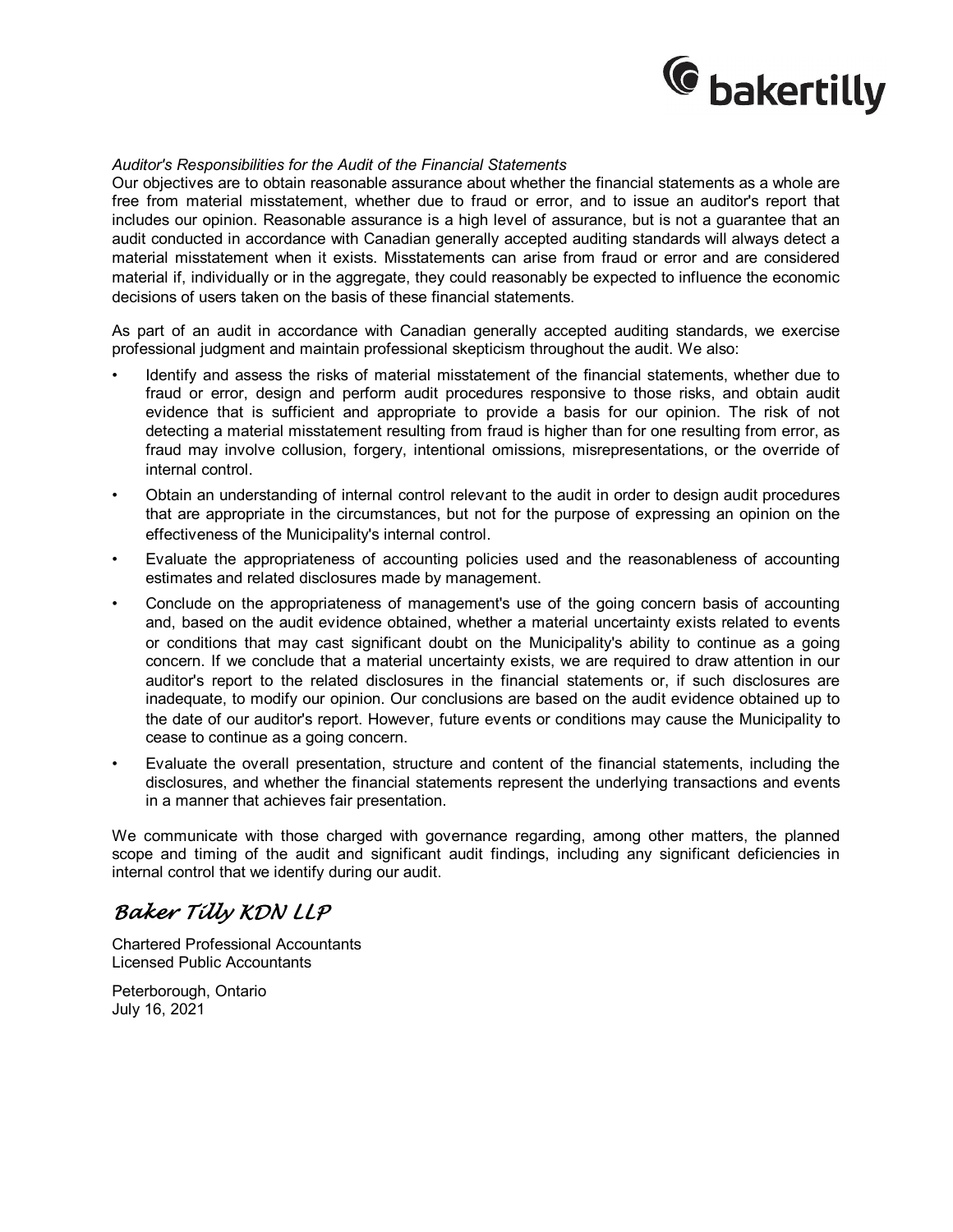

### **STATEMENT OF FINANCIAL POSITION At December 31, 2020**

|                                                      | 2020<br>\$ | 2019<br>\$ |
|------------------------------------------------------|------------|------------|
| <b>FINANCIAL ASSETS</b>                              |            |            |
| Cash                                                 | 6,291,443  | 4,769,507  |
| Accounts receivable                                  | 241,042    | 263,022    |
| Taxes receivable                                     | 933,144    | 860,531    |
| <b>TOTAL FINANCIAL ASSETS</b>                        | 7,465,629  | 5,893,060  |
| <b>LIABILITIES</b>                                   |            |            |
| Accounts payable and accrued liabilities             | 1,029,697  | 1,117,810  |
| Deferred revenue - obligatory reserve funds (note 3) | 28,000     | 28,000     |
| Deferred revenue - other (note 4)                    | 122,429    | 59,685     |
| Landfill closure and post-closure liability (note 5) | 1,878,300  | 1,670,000  |
| Employee future benefits (note 9)                    | 123,900    | 112,400    |
| <b>TOTAL LIABILITIES</b>                             | 3,182,326  | 2,987,895  |
| <b>NET FINANCIAL ASSETS</b>                          | 4,283,303  | 2,905,165  |
| <b>NON-FINANCIAL ASSETS</b>                          |            |            |
| Tangible capital assets (note 10)                    | 14,638,422 | 14,520,790 |
| Prepaid expenses                                     | 197,638    | 156,043    |
| TOTAL NON-FINANCIAL ASSETS                           | 14,836,060 | 14,676,833 |
| <b>ACCUMULATED SURPLUS (note 11)</b>                 | 19,119,363 | 17,581,998 |

*The accompanying notes are an integral part of these financial statements*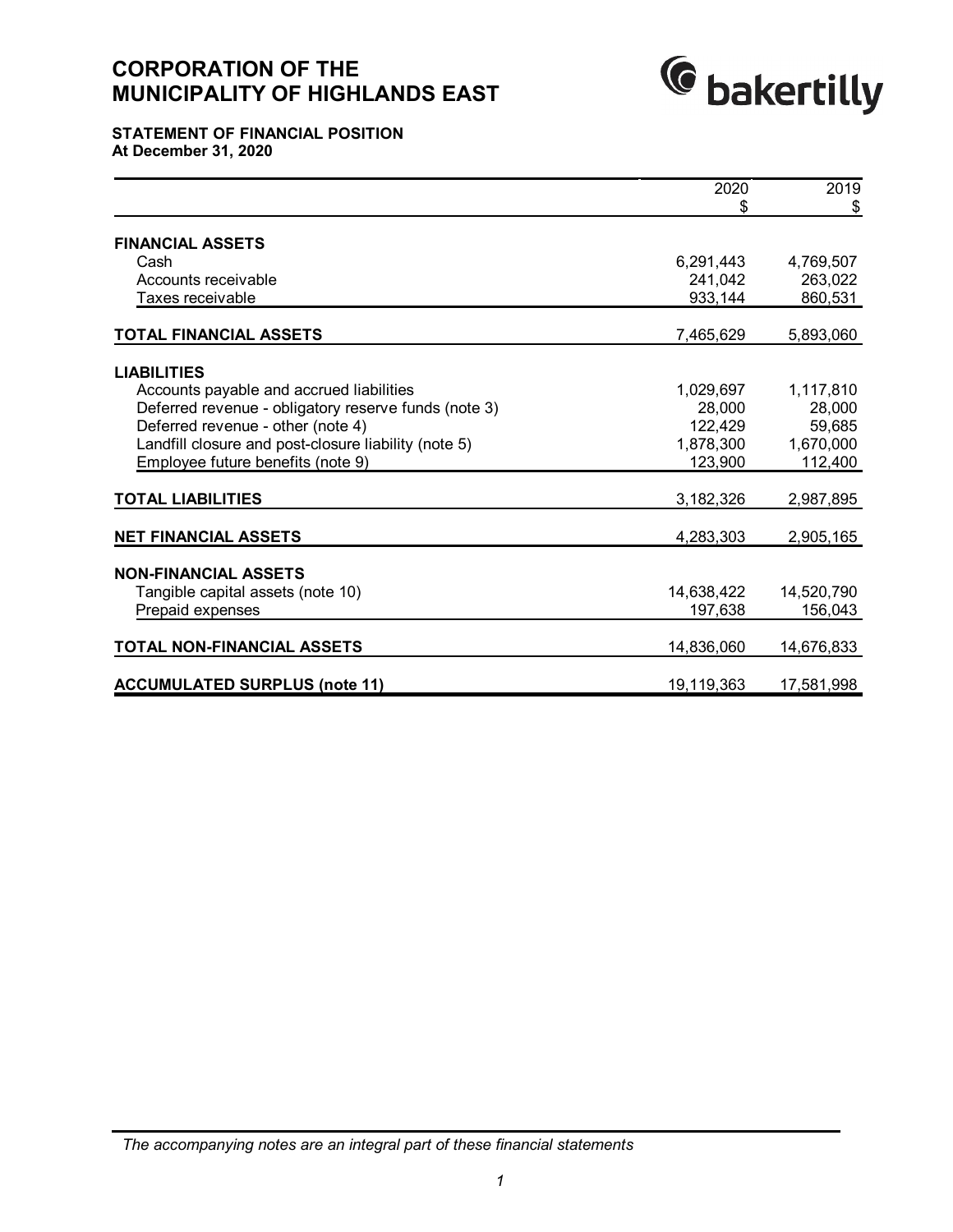

## **STATEMENT OF OPERATIONS AND ACCUMULATED SURPLUS For the Year Ended December 31, 2020**

|                                                       | <b>Budget</b> | Actual     | Actual     |
|-------------------------------------------------------|---------------|------------|------------|
|                                                       | 2020          | 2020<br>\$ | 2019<br>\$ |
|                                                       | (Unaudited)   |            |            |
| <b>REVENUES</b>                                       |               |            |            |
| Property taxation                                     | 6,506,607     | 6,500,965  | 6,080,344  |
| User charges                                          | 786,476       | 1,011,513  | 898,178    |
| Government of Canada                                  | 2,800         |            | 6,720      |
| Province of Ontario                                   | 2,027,493     | 2,244,865  | 2,661,400  |
| Other municipalities                                  | 110,520       | 97,999     | 171,391    |
| Penalties and interest on taxes                       | 110,000       | 124,737    | 123,905    |
| Investment income                                     | 30,000        | 46,241     | 83,067     |
| <b>Donations</b>                                      |               | 900        | 750        |
| Donated tangible capital assets                       |               |            | 23,048     |
| Federal gas tax earned                                | 101,414       | 101,414    | 206,825    |
| Gain/(loss) on disposal of tangible capital assets    |               | 5,200      | (83, 677)  |
| Other revenue                                         |               |            | 217,920    |
|                                                       |               |            |            |
| <b>TOTAL REVENUES</b>                                 | 9,675,310     | 10,133,834 | 10,389,871 |
| <b>EXPENSES</b>                                       |               |            |            |
| General government                                    | 960,285       | 854,725    | 1,067,233  |
| <b>Protection services</b>                            | 2,552,068     | 2,558,109  | 2,346,104  |
| <b>Transportation services</b>                        | 2,577,624     | 2,496,328  | 2,508,727  |
| Environmental services                                | 1,560,373     | 1,561,676  | 1,460,859  |
| <b>Health services</b>                                | 79,686        | 54,999     | 45,781     |
| Recreation and cultural services                      | 938,181       | 716,245    | 825,269    |
| Planning and development                              | 210,518       | 146,087    | 136,066    |
| Change in landfill closure and post-closure liability |               | 208,300    | 460,000    |
| <b>TOTAL EXPENSES</b>                                 | 8,878,735     | 8,596,469  | 8,850,039  |
|                                                       |               |            |            |
| <b>ANNUAL SURPLUS</b>                                 | 796,575       | 1,537,365  | 1,539,832  |
| <b>ACCUMULATED SURPLUS - beginning of year</b>        |               | 17,581,998 | 16,042,166 |
| <b>ACCUMULATED SURPLUS - end of year</b>              |               | 19,119,363 | 17,581,998 |
|                                                       |               |            |            |

 *The accompanying notes are an integral part of these financial statements*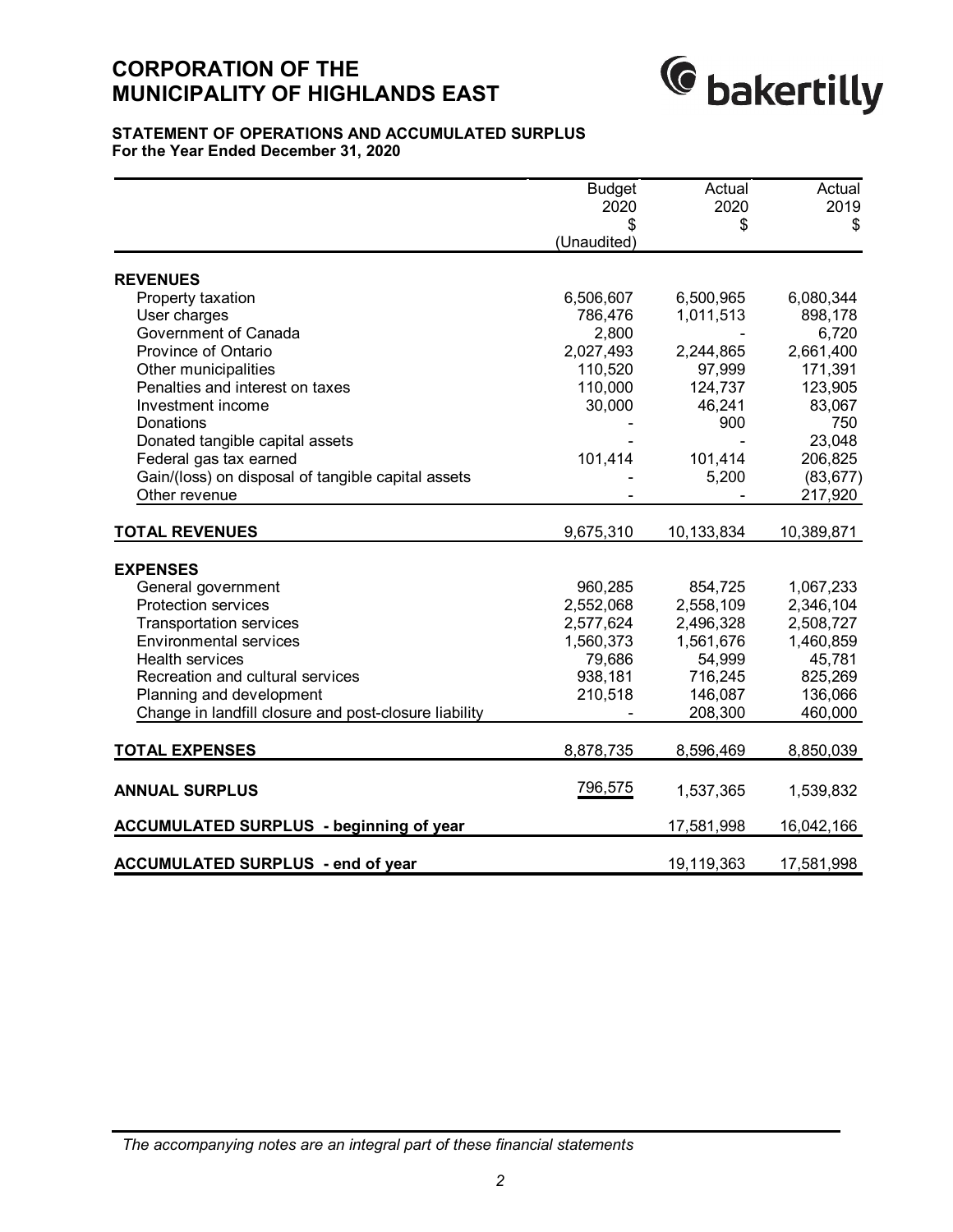

## **STATEMENT OF CHANGE IN NET FINANCIAL ASSETS For the Year Ended December 31, 2020**

|                                                                                | <b>Budget</b><br>2020    | Actual<br>2020             | Actual<br>2019           |
|--------------------------------------------------------------------------------|--------------------------|----------------------------|--------------------------|
|                                                                                | S<br>(Unaudited)         | \$                         | \$                       |
| <b>ANNUAL SURPLUS</b>                                                          | 796,575                  | 1,537,365                  | 1,539,832                |
| Amortization of tangible capital assets<br>Addition of tangible capital assets | 1,117,021<br>(2,345,216) | 1,128,502<br>(1, 246, 134) | 1,118,191<br>(2,778,559) |
| Loss/(gain) on disposal of tangible capital assets                             |                          | (5,200)                    | 83,677                   |
| Proceeds on sale of tangible capital assets<br>Donated tangible capital assets |                          | 5,200                      | 5,500<br>(23, 048)       |
| Change in prepaid expenses                                                     |                          | (41, 595)                  | (17, 432)                |
| <b>INCREASE/(DECREASE) IN NET FINANCIAL ASSETS</b>                             | (431, 620)               | 1,378,138                  | (71, 839)                |
| NET FINANCIAL ASSETS - beginning of year                                       | 2,905,165                | 2,905,165                  | 2,977,004                |
| NET FINANCIAL ASSETS - end of year                                             | 2,473,545                | 4,283,303                  | 2,905,165                |

*The accompanying notes are an integral part of these financial statements*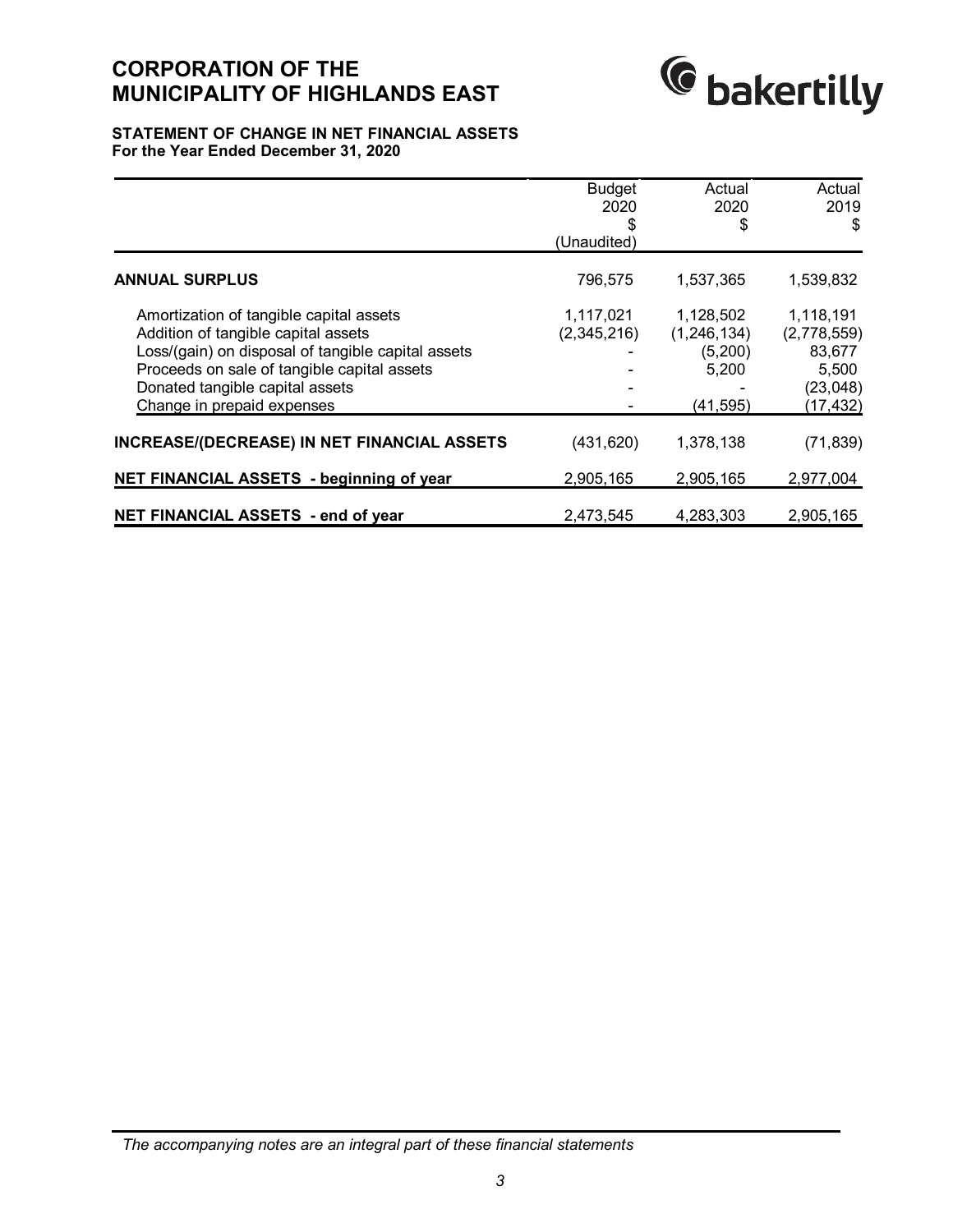

**STATEMENT OF CASH FLOWS For the Year Ended December 31, 2020**

|                                                       | 2020<br>S     | 2019<br>\$  |
|-------------------------------------------------------|---------------|-------------|
| <b>CASH PROVIDED BY (USED IN)</b>                     |               |             |
| <b>OPERATING ACTIVITIES</b>                           |               |             |
| Annual surplus                                        | 1,537,365     | 1,539,832   |
| Items not involving cash                              |               |             |
| Amortization of tangible capital assets               | 1,128,502     | 1,118,191   |
| Loss/(gain) on disposal of tangible capital assets    | (5,200)       | 83,677      |
| Donated tangible capital assets                       |               | (23,048)    |
| Change in landfill closure and post-closure liability | 208,300       | 460,000     |
| Change in employee future benefits                    | 11,500        | 13,800      |
| Change in non-cash assets and liabilities             |               |             |
| Accounts receivable                                   | 21,980        | 161,444     |
| Taxes receivable                                      | (72, 613)     | (132, 392)  |
| Prepaid expenses                                      | (41, 595)     | (17, 432)   |
| Accounts payable and accrued liabilities              | (88, 113)     | (45,938)    |
| Deferred revenue - other                              | 62,744        | (31, 808)   |
| Net change in cash from operating activities          | 2,762,870     | 3,126,326   |
| <b>CAPITAL ACTIVITIES</b>                             |               |             |
| Purchase of tangible capital assets                   | (1, 246, 134) | (2,778,559) |
| Proceeds on disposal of tangible capital assets       | 5,200         | 5,500       |
| Net change in cash from capital activities            | (1, 240, 934) | (2,773,059) |
| <b>NET CHANGE IN CASH</b>                             | 1,521,936     | 353,267     |
| <b>CASH</b> - beginning of year                       | 4,769,507     | 4,416,240   |
| CASH - end of year                                    | 6,291,443     | 4,769,507   |

 *The accompanying notes are an integral part of these financial statements*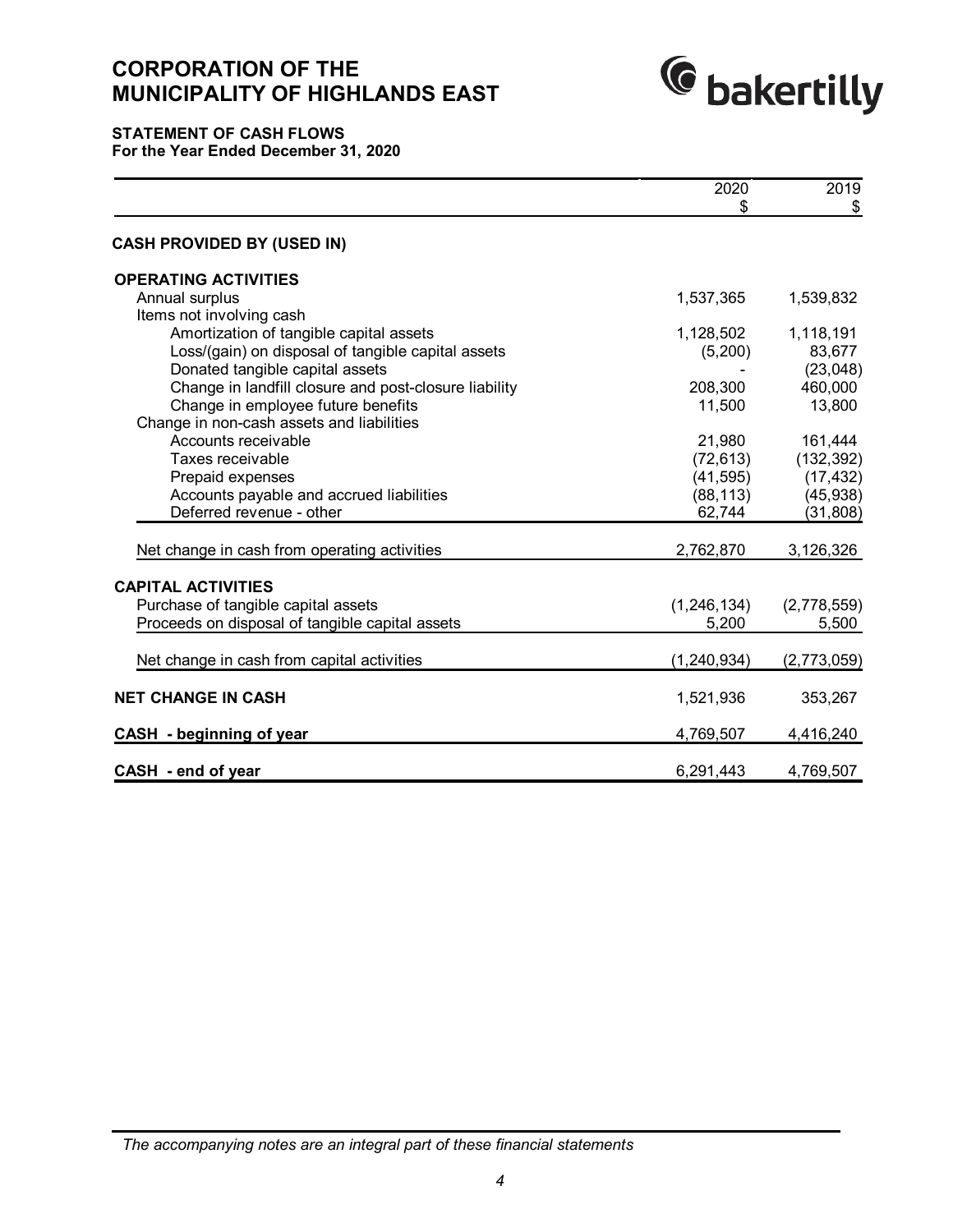

## **NOTES TO THE FINANCIAL STATEMENTS For the Year Ended December 31, 2020**

The Municipality of Highlands East is a lower tier municipality in the Province of Ontario, Canada. It conducts its operations guided by the provisions of provincial statutes such as the Municipal Act, Municipal Affairs Act and related legislation.

## **1. SIGNIFICANT ACCOUNTING POLICIES**

These financial statements have been prepared in accordance with the standards in the Chartered Professional Accountants Canada Public Sector Accounting (PSA) Handbook. Significant aspects of the accounting policies are as follows:

(a) Reporting Entity

These financial statements reflect the assets, liabilities, revenues and expenses and accumulated surplus of the Municipality of Highlands East.

All interfund assets and liabilities and revenues and expenses are eliminated.

(b) Trust Funds

Trust funds and their related operations administered by the Municipality are not included in these financial statements but are reported on separately on the Trust Funds Statement of Continuity and Statement of Financial Position.

(c) Tangible Capital Assets

Tangible capital assets are recorded at cost which includes all amounts that are directly attributable to acquisition, construction, development or betterment of the asset. Initial costs for tangible capital assets that were acquired or developed prior to 2009 were obtained using historical cost information or using current fair market values discounted by a relevant inflation factor to the point of acquisition. The cost, less residual value, if any, of tangible capital assets is amortized on a straight-line basis, over the expected useful life of the asset, as follows:

| Land improvements      | 10 years      |
|------------------------|---------------|
| <b>Buildings</b>       | $40-60$ years |
| Roads and bridges      | 7-50 years    |
| Water and sewer        | 50-75 years   |
| Vehicles and equipment | 5-15 years    |

Tangible capital assets received as donations are recorded at their fair value at the date of receipt and are also recorded as revenue.

Landfills are amortized over the useful life of the landfill based on the total capacity.

Tangible capital assets categorized as assets under construction are not amortized until they are put into service.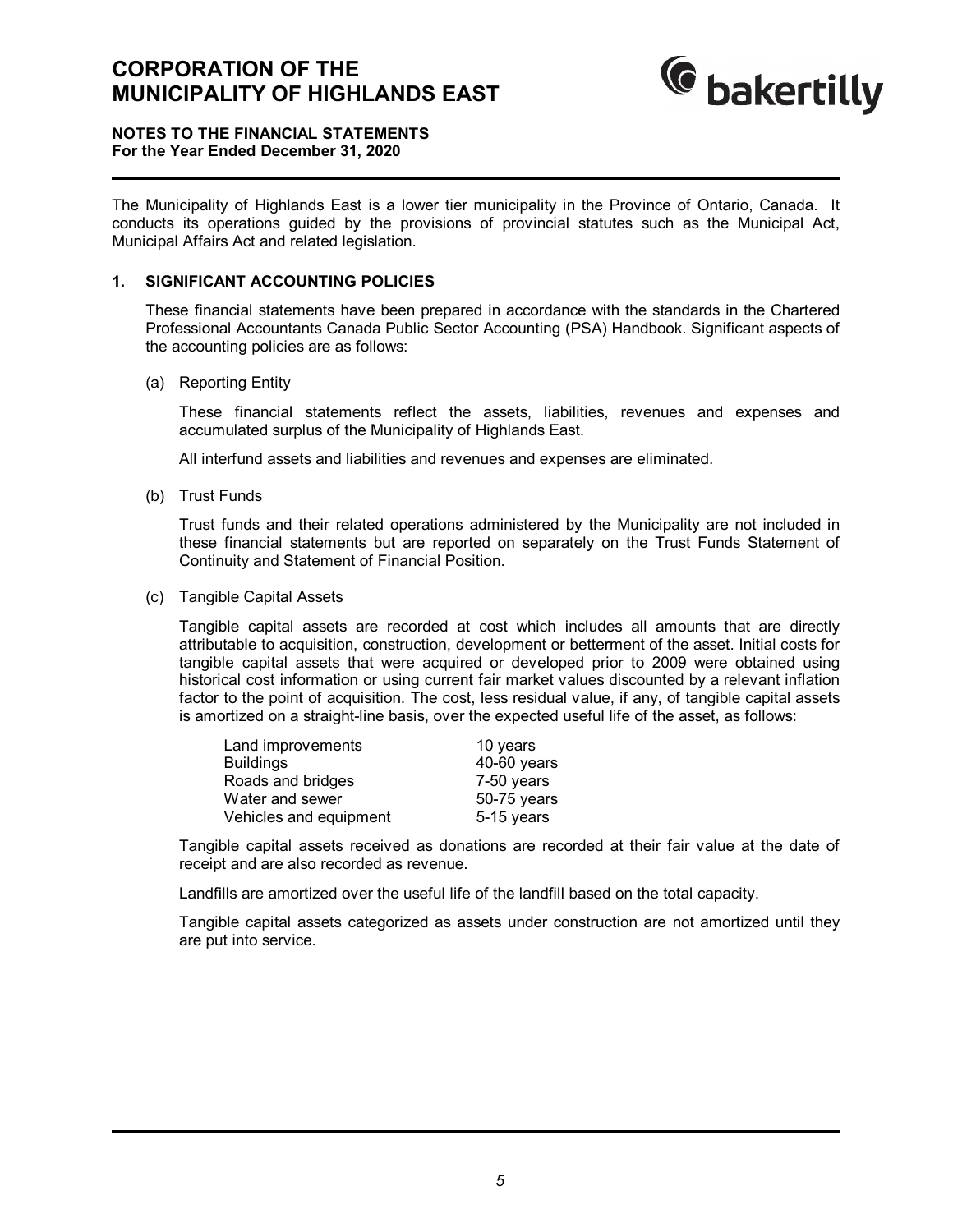

**NOTES TO THE FINANCIAL STATEMENTS For the Year Ended December 31, 2020**

# **1. SIGNIFICANT ACCOUNTING POLICIES, continued**

(d) Recognition of Revenues and Expenses

Revenues and expenses are reported on the accrual basis of accounting. The accrual basis of accounting recognizes revenues in the period in which the transactions or events occurred that give rise to the revenue; expenses are recognized in the period the goods or services are acquired and a legal liability is incurred or transfers are due.

#### **Taxation**

Property tax billings are prepared by the Municipality based on assessment rolls issued by the Municipal Property Assessment Corporation (MPAC) and in accordance with the provisions of the Municipal Act, 2001. The Municipality's Council establishes the tax rates annually, incorporating amounts to be raised for local services, and amounts the Municipality is required to collect on behalf of the County and School Boards. From time to time property assessments are adjusted by MPAC through the reconsideration process or by the Assessment Review Board through the appeal process. Additional assessments, referred to as supplementary and omitted assessment can also be issued by MPAC in accordance with the Assessment Act. These adjustments and additional assessments are reported in the financial statements when amounts can be reasonably determined.

The Municipality is entitled to collect interest and penalties on overdue taxes. These revenues are recorded in the period the interest and penalties are levied.

### Government Funding

Government funding is recognized in the financial statements as revenues in the period in which events giving rise to the transfers occur, providing the transfers are authorized, any eligibility criteria have been met, and reasonable estimates of the amounts can be made.

#### Other revenue

Federal gas tax and parkland fees are recognized in the period in which the related expenditures are recorded.

User charges are recognized as revenue in the year the goods and services are provided, with the exception of building permits which are recognized when the permits are issued.

#### (e) Non-financial Assets

Tangible capital and other non-financial assets are accounted for as assets by the Municipality because they can be used to provide services in future periods. These assets do not normally provide resources to discharge the liabilities of the Municipality unless they are sold.

### (f) Reserves

Certain amounts, as approved by Council, are set aside in reserves for future operating and capital purposes. Transfers to and/or from reserves are an adjustment to the respective fund when approved.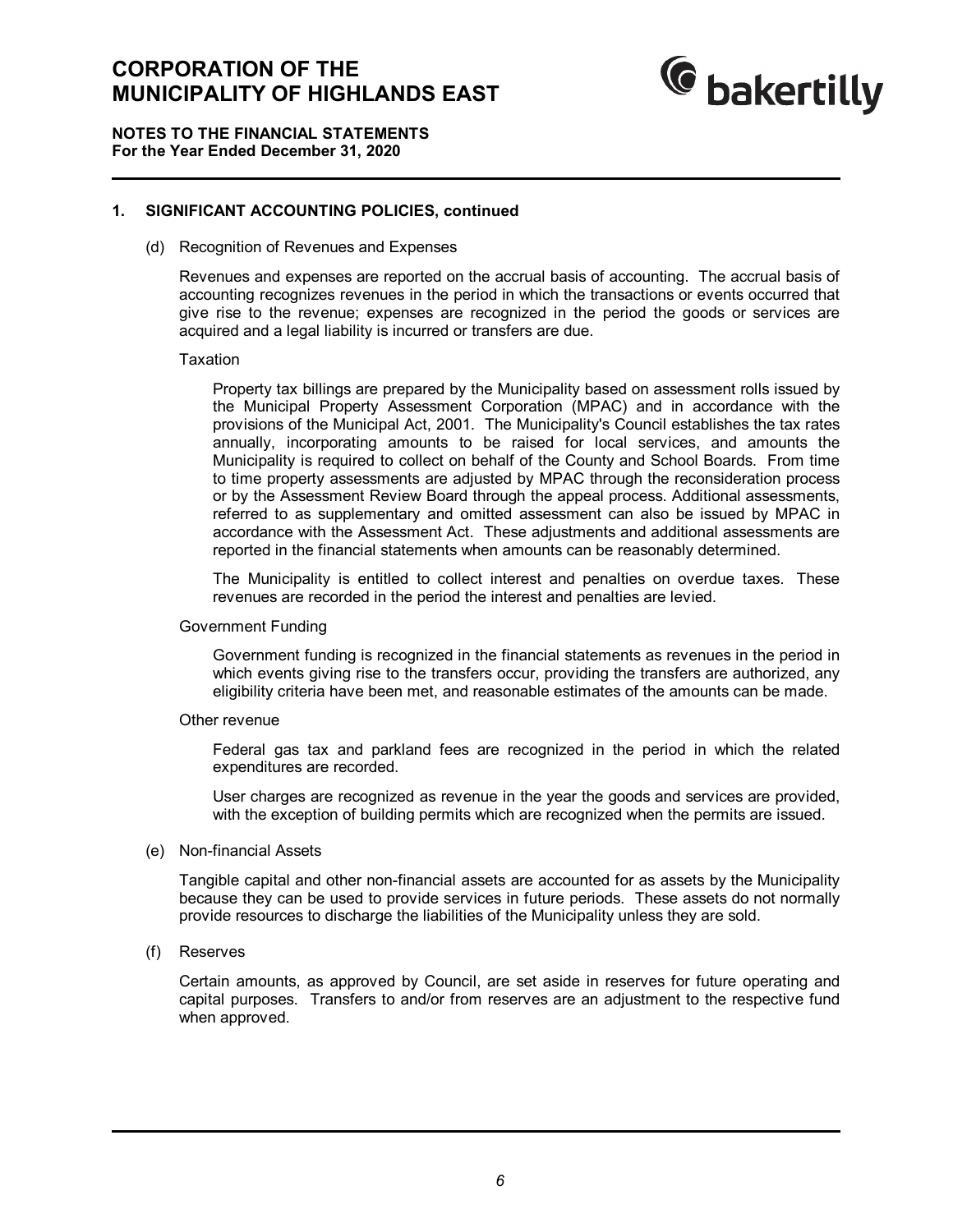

**NOTES TO THE FINANCIAL STATEMENTS For the Year Ended December 31, 2020**

## **1. SIGNIFICANT ACCOUNTING POLICIES, continued**

(g) Deferred Revenue

Deferred revenue represents grants, user charges and fees which have been collected but for which the related services have yet to be performed. These amounts will be recognized as revenues in the fiscal year the services are performed.

(h) Use of Estimates

Certain items recognized in the financial statements are subject to measurement uncertainty. The recognized amounts of such items are based on the Municipality's best information and judgment. By their nature, these estimates are subject to measurement uncertainty and the effect on the financial statements or changes in such estimates in future periods could be significant. The Municipality's significant estimates include:

- The amounts recorded for landfill closure and post-closure care depend on estimates of usage, remaining life and capacity. The provision for future closure and post-closure costs also depends on estimates of such costs;
- The amounts recorded for amortization of tangible capital assets are based on estimates of useful life and residual values; and
- The values of employee future benefits depend on certain actuarial and economic assumptions.

# **2. OPERATIONS OF SCHOOL BOARDS AND THE COUNTY OF HALIBURTON**

During 2020, requisitions were made by the County of Haliburton and School Boards requiring the Municipality to collect property taxes and payments in lieu of property taxes on their behalf. The amounts collected and remitted are as follows:

|                                    | School<br><b>Boards</b> | County<br>\$ |
|------------------------------------|-------------------------|--------------|
| Amounts requisitioned and remitted | 2.075.327               | 2,789,475    |

These amounts have not been included in the Statement of Operations and Accumulated Surplus.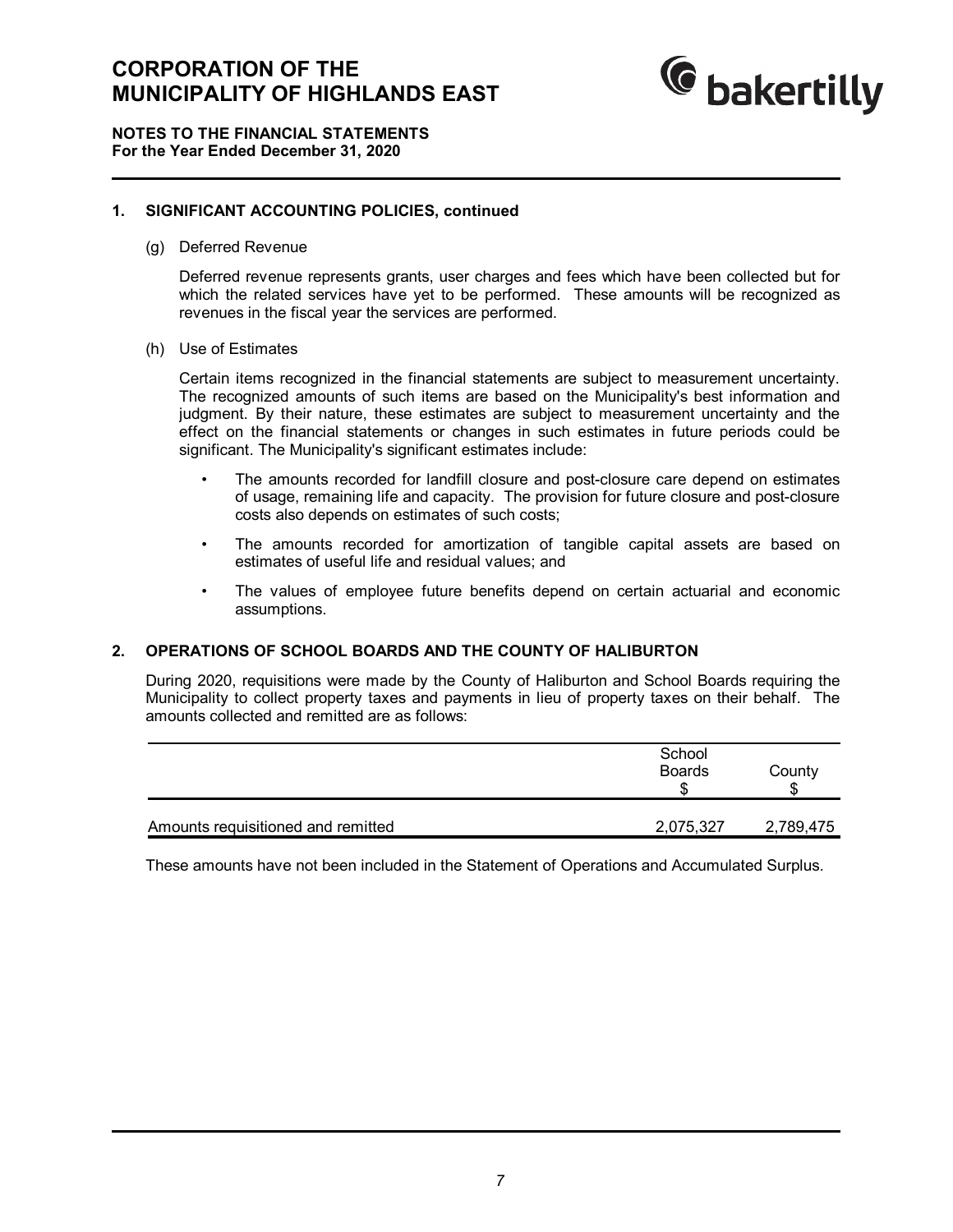

**NOTES TO THE FINANCIAL STATEMENTS For the Year Ended December 31, 2020**

## **3. DEFERRED REVENUE - OBLIGATORY RESERVE FUNDS**

A requirement of the Chartered Professional Accountants Canada Public Sector Accounting Handbook, is that obligatory reserve funds be reported as deferred revenue. This requirement is in place as legislation and external agreements restrict how these funds may be used and under certain circumstances these funds may possibly be refunded. The balance in the obligatory reserve funds of the Municipality is summarized below:

|          | 2020   | 2019             |
|----------|--------|------------------|
|          | sD.    | $\triangle$<br>w |
|          |        |                  |
| Parkland | 28,000 | 28,000           |

The continuity of deferred revenue - obligatory reserve funds is as follows:

|                                                        | 2020    | 2019    |
|--------------------------------------------------------|---------|---------|
|                                                        | S       | \$      |
| Balance - beginning of year                            | 28,000  | 28,000  |
| Add amounts received:<br>Federal gas tax               | 101,414 | 206,825 |
| Less transfer to operations:<br>Federal gas tax earned | 101,414 | 206,825 |
| Balance - end of year                                  | 28,000  | 28,000  |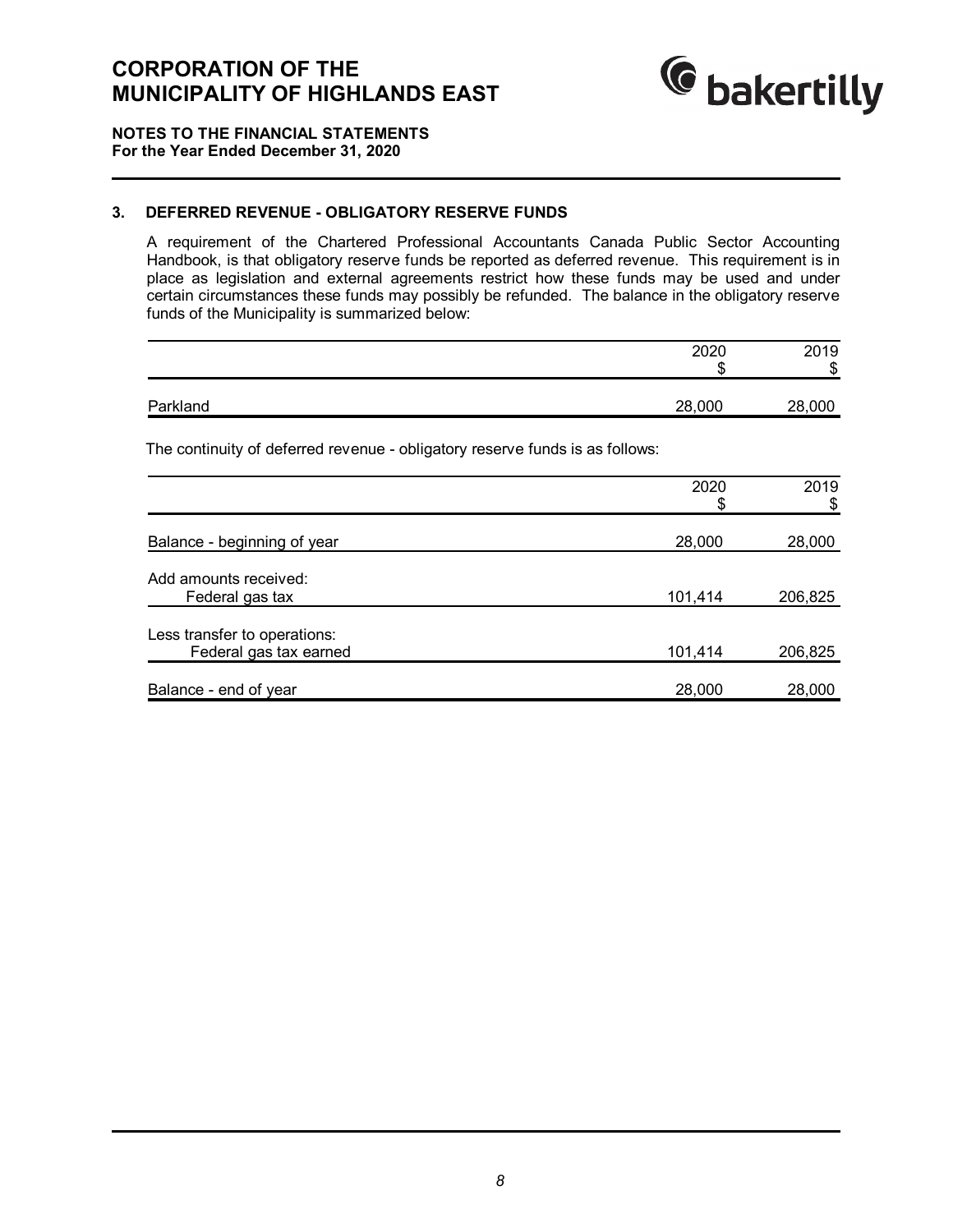

### **NOTES TO THE FINANCIAL STATEMENTS For the Year Ended December 31, 2020**

#### **4. DEFERRED REVENUE - OTHER**

Included in deferred revenue - other are the following amounts:

|                                                           | 2020    | 2019   |
|-----------------------------------------------------------|---------|--------|
|                                                           | \$      | \$     |
| Safe restart funding                                      | 103,347 |        |
| <b>OCLIF</b> funding                                      | 18,192  | 18,192 |
| Other                                                     | 890     | 890    |
| Main street revitalization                                |         | 40,603 |
|                                                           | 122,429 | 59,685 |
| The continuity of deferred revenue - other is as follows: |         |        |
|                                                           | 2020    | 2019   |
|                                                           | \$      | \$     |
| Balance - beginning of year                               | 59,685  | 91,493 |
| Add amounts received:                                     |         |        |
| <b>OCLIF</b>                                              |         | 18,192 |
| Safe restart funding                                      | 281,700 |        |
|                                                           | 281,700 | 18,192 |
|                                                           |         |        |
| Less transfer to operations:<br><b>OCIF</b>               |         |        |
| Safe restart funding                                      | 178,353 | 50,000 |
| Main street revitalization                                | 40,603  |        |
|                                                           |         |        |
|                                                           | 218,956 | 50,000 |
| Balance - end of year                                     | 122,429 | 59,685 |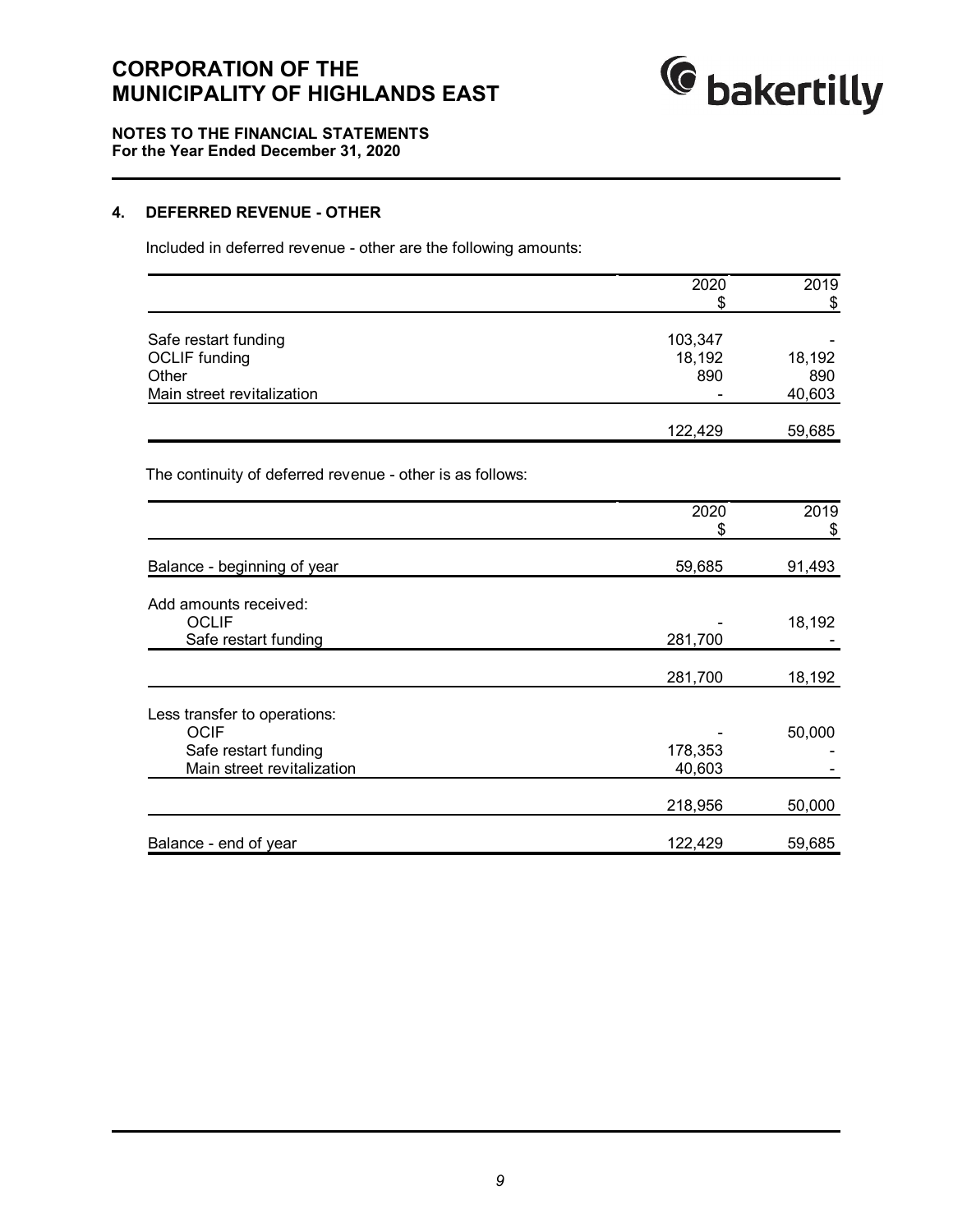

**NOTES TO THE FINANCIAL STATEMENTS For the Year Ended December 31, 2020**

# **5. LANDFILL CLOSURE AND POST-CLOSURE LIABILITY**

The estimated liability for landfill closure and post-closure costs for the one closed site and four operating sites of the Municipality is \$1,878,300 (2019 - \$1,670,000). The closure costs include final cover, vegetation and additional monitoring wells. Post-closure costs include monitoring, maintenance of control systems and consulting fees for 25 years after the site is closed. The discounted future cash flows are estimated using an inflation rate of 2.0% and a discount rate of 2.20%. There are no specific assets designated for settling this liability.

The reported liability is based upon estimates and assumptions with respect to events extending over the remaining life of the landfills. The total discounted future cash flows for closure and postclosure cost is estimated at \$3,028,166 as at December 31, 2020 (2019 - \$2,492,292). The remaining capacity of the four operating sites is estimated at approximately 100,318 m3 (2019 - 103,678 m3) which is 38.2% (2019 - 39.4%) of the sites' total capacity. The liability is calculated based on the capacity of the sites used to the end of the current year. The sites are anticipated to reach capacity in 4 to 21 years.

## **6. PENSION AGREEMENTS**

Certain employees of the Municipality are eligible members of the Ontario Municipal Employees Retirement System (OMERS), a multi-employer pension plan.

The Actuarial Opinion contained in the 2020 Annual Report disclosed total actuarial liabilities of \$113,055 million in respect of benefits accrued for service with actuarial assets of \$109,844 million indicating an actuarial deficit of \$3,211 million. Because OMERS is a multi-employer plan, any pension plan surpluses or deficits are a joint responsibility of Ontario municipal organizations and their employees. As a result, the Municipality does not recognize any share of the OMERS pension surplus or deficit.

The Municipality's required contributions to OMERS in 2020 were \$193,267 (2019 - \$175,438).

## **7. CREDIT FACILITY AGREEMENT**

The Municipality has a revolving credit facility agreement with its main financial institution. The amount available at any time is limited to \$1,000,000 via an operating loan. Any balance borrowed will accrue interest at the bank's prime lending rate. At December 31, 2020 there was no balance outstanding (2019 - \$Nil).

## **8. UNCERTAINTY CAUSED BY COVID-19**

In March 2020, the World Health Organization categorized COVID-19 as a pandemic. The potential economic effects within the Municipality's environment and in the global markets, possible disruption in supply chains, and measures being introduced at various levels of government to curtail the spread of the virus (such as travel restrictions, closures of non-essential municipal and private operations, imposition of quarantines and social distancing) could have a material impact on the Municipality's operations. The extent of the impact of this outbreak and related containment measures on the Municipality's operations cannot be reliably estimated at this time.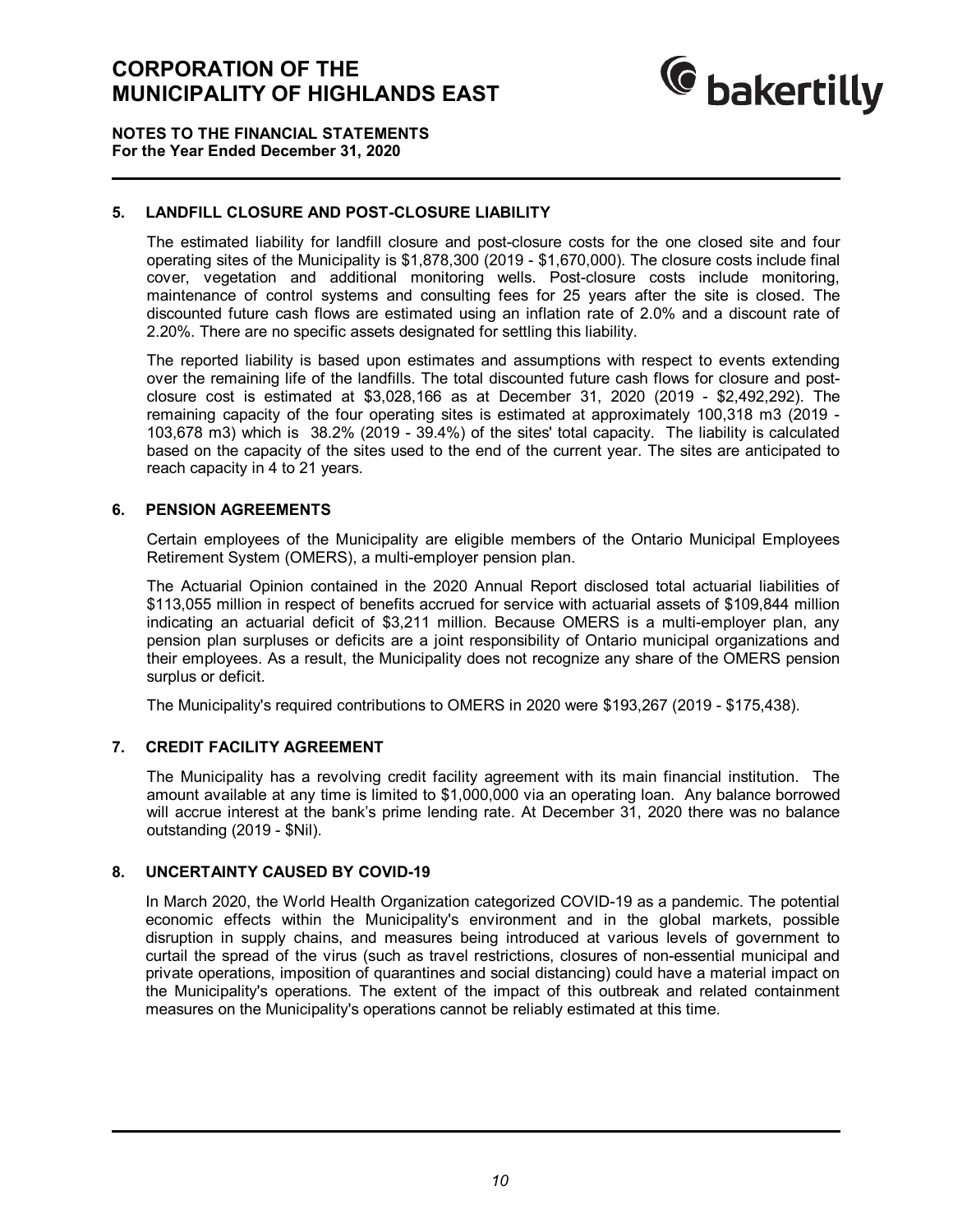

**NOTES TO THE FINANCIAL STATEMENTS For the Year Ended December 31, 2020**

# **9. EMPLOYEE FUTURE BENEFITS**

The Municipality provides certain benefits to eligible employees that will require funding in the future. Actuarial estimates of the future liabilities have been completed and form the basis for the estimated liabilities reported in these financial statments.

Employee future benefits consist of the following:

|                                                          | 2020             | 2019<br>\$       |
|----------------------------------------------------------|------------------|------------------|
| Accrued benefit obligation<br>Unamortized actuarial gain | 115,900<br>8,000 | 102,900<br>9,500 |
| Liability                                                | 123,900          | 112,400          |

The Municipality sponsors defined benefit plans to pay costs of medical benefits for eligible employees after they retire and their eligible dependents. All benefits continue for a period of 3 years, but not beyond the age of 65, at which time the Municipality ceases to contribute towards the cost of the premiums.

The actuarial valuation for post-employment benefits as at December 31, 2019 was based on a number of assumptions about future events, such as inflation rates, interest rates, medical inflation rates, wage and salary increases and employee turnover and mortality. These assumptions used reflect management's best estimate. The main actuarial assumptions employed for the valuation are as follows:

| Discount rate           | 2.70%    |
|-------------------------|----------|
| Medical trend rate      |          |
| - Initial               | $5.51\%$ |
| - Ultimate              | 4.00%    |
| - Year ultimate reached | 2040     |

The continuity of the liability for post-employment benefits is as follows:

|                           | 2020    | 2019    |
|---------------------------|---------|---------|
|                           |         |         |
| Liability at January 1    | 112,400 | 98,600  |
| Current year benefit cost | 13,100  | 12,700  |
| Interest                  | 3,100   | 3,100   |
| Benefit payments          | (3,200) |         |
| Amortized actuarial gain  | (1,500) | (2,000) |
| Liability at December 31  | 123,900 | 112,400 |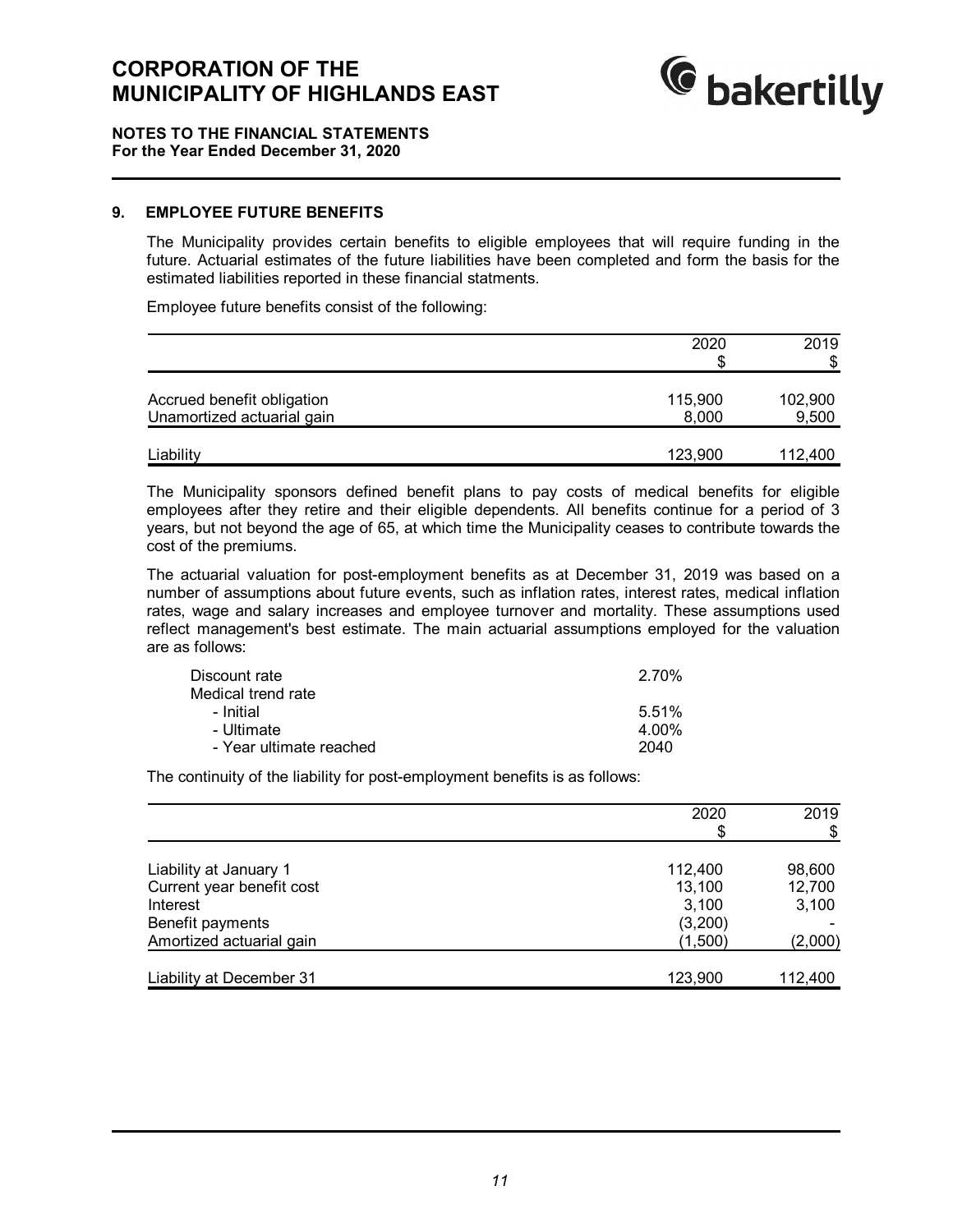

### **NOTES TO THE FINANCIAL STATEMENTS For the Year Ended December 31, 2020**

#### **10. TANGIBLE CAPITAL ASSETS**

The net book value of the Municipality's tangible capital assets is:

|                           | 2020       | 2019       |
|---------------------------|------------|------------|
|                           | \$         | \$         |
| General                   |            |            |
| Land                      | 863,534    | 865,165    |
| Land improvements         | 182,800    | 202,245    |
| <b>Buildings</b>          | 1,980,247  | 1,987,117  |
| Vehicles and equipment    | 2,999,879  | 2,819,961  |
| Infrastructure            |            |            |
| Roads and bridges         | 5,757,451  | 5,912,127  |
| Water and sewer           | 2,524,364  | 2,572,903  |
|                           | 14,308,275 | 14,359,518 |
| Assets under construction | 330,147    | 161,272    |
|                           | 14,638,422 | 14,520,790 |

For additional information, see the Schedule of Tangible Capital Assets.

During the year there were no write-downs of assets (2019 - \$Nil) and no interest capitalized (2019 - \$Nil).

|                                  | 2020       | 2019       |
|----------------------------------|------------|------------|
|                                  | \$         |            |
|                                  |            |            |
| General government               | 222,012    | 182,655    |
| <b>Protection services</b>       | 1,127,800  | 1,187,548  |
| <b>Transportation services</b>   | 7,988,217  | 7,794,136  |
| <b>Environmental services</b>    | 3,413,004  | 3,450,582  |
| <b>Health services</b>           | 17,929     | 19,099     |
| Recreation and cultural services | 1,869,460  | 1,886,770  |
|                                  |            |            |
|                                  | 14,638,422 | 14,520,790 |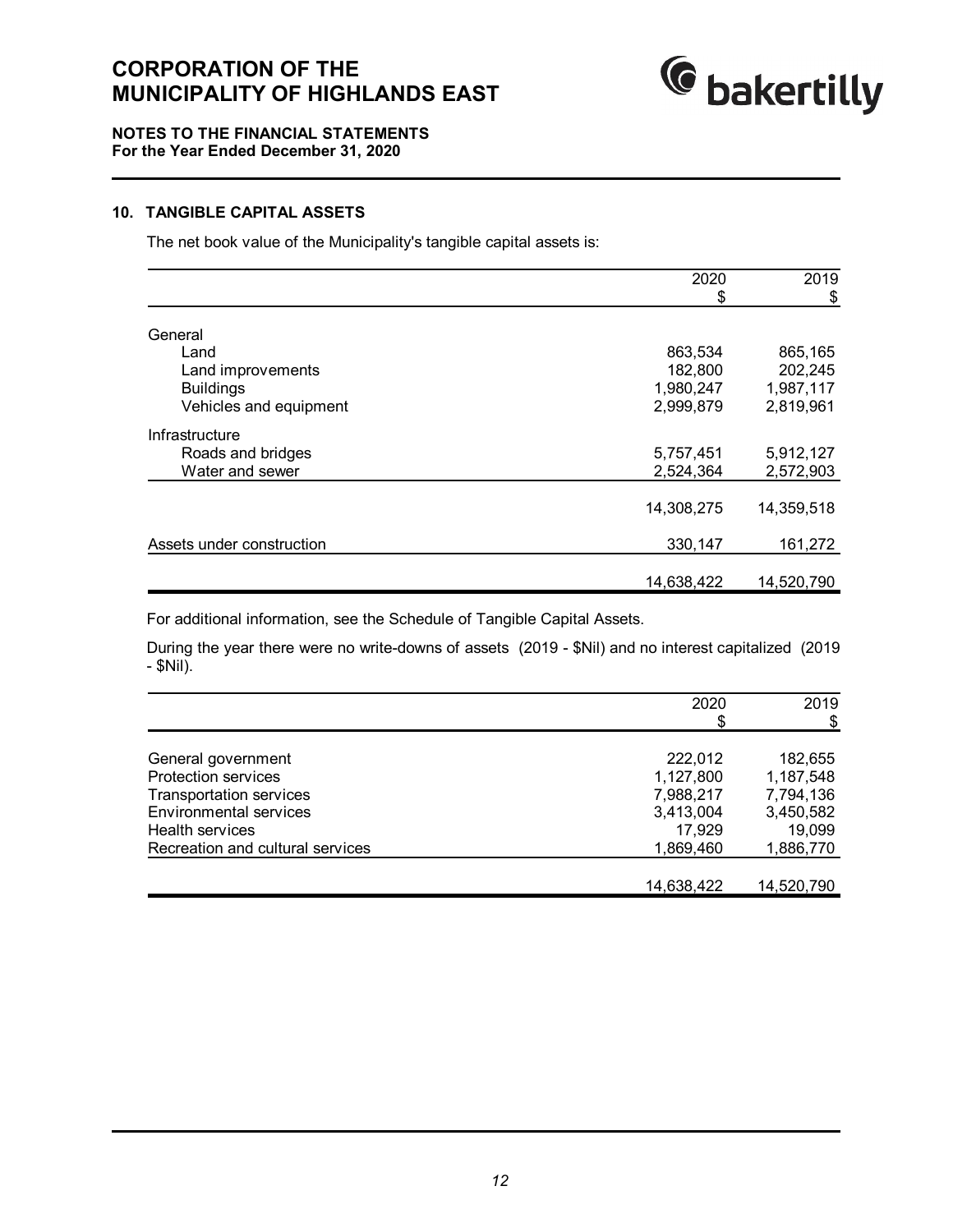

**NOTES TO THE FINANCIAL STATEMENTS For the Year Ended December 31, 2020**

### **11. ACCUMULATED SURPLUS**

Accumulated surplus consists of the following:

|                                             | 2020        | 2019        |
|---------------------------------------------|-------------|-------------|
|                                             | \$          | \$          |
| <b>Surplus/(Deficit)</b>                    |             |             |
| Landfill closure and post-closure liability | (1,878,300) | (1,670,000) |
| Employee future benefits                    | (123,900)   | (112, 400)  |
|                                             | (2,002,200) | (1,782,400) |
|                                             |             |             |
| <b>Invested In Capital Assets</b>           |             |             |
| Tangible capital assets - net book value    | 14,638,422  | 14,520,790  |
| Unfunded capital - water                    | (137, 205)  | (154, 524)  |
|                                             | 14,501,217  | 14,366,266  |
| <b>Surplus</b>                              | 12,499,017  | 12,583,866  |
|                                             |             |             |
| <b>Reserves</b>                             |             |             |
| Building and by-law enforcement             | 232,009     | 211,009     |
| <b>Bicroft mines</b>                        | 22,335      | 22,335      |
| Medical centre                              | 96,012      | 86,012      |
| Medical centre rent                         | 11,999      | 11,999      |
| Wilberforce water                           | 63,255      | 63,255      |
| Pool                                        | 31,657      | 31,657      |
| Recreation                                  | 303,451     | 222,101     |
| Working capital                             | 4,060,094   | 2,952,148   |
| Bicroft future development                  | 75,660      | 74,660      |
| Roads equipment                             | 311,467     | 211,467     |
| Administration                              | 42,110      | 42,110      |
| Fire                                        | 661,460     | 388,549     |
| Ground source water                         | 22,987      | 22,987      |
| Landfill                                    | 245,216     | 235,216     |
| Junior firefighter funds                    | 1,506       | 1,506       |
| Septage                                     | 30,508      | 30,508      |
| Cemeteries                                  | 18,560      | 13,560      |
| Policing                                    | 119,694     | 119,694     |
| Future capital                              | 183,350     | 183,350     |
| <b>Council committees</b>                   | 73,580      | 60,573      |
| Septic                                      | 13,436      | 13,436      |
| <b>Total Reserves</b>                       | 6,620,346   | 4,998,132   |
|                                             | 19,119,363  | 17,581,998  |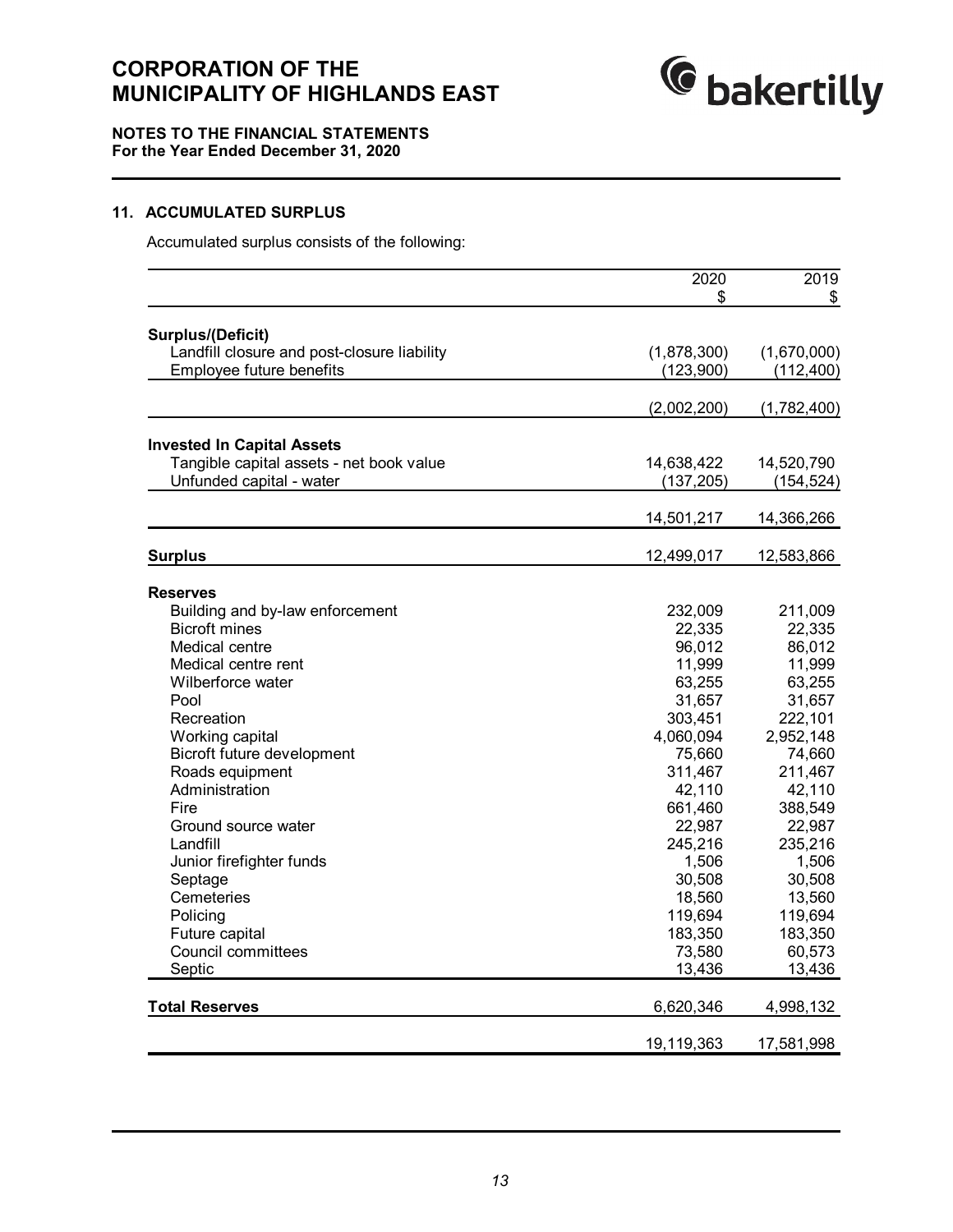

#### **NOTES TO THE FINANCIAL STATEMENTS For the Year Ended December 31, 2020**

## **12. EXPENSES BY OBJECT**

The expenses for the year reported on the Statement of Operations and Accumulated Surplus by object are as follows:

|                           | <b>Budget</b> | Actual    | Actual    |
|---------------------------|---------------|-----------|-----------|
|                           | 2020          | 2020      | 2019      |
|                           | \$            | \$        | \$        |
|                           | (Unaudited)   |           |           |
| Salaries and benefits     |               |           |           |
|                           | 3,439,721     | 3,256,859 | 2,910,591 |
| <b>Materials</b>          | 2,703,530     | 2,413,181 | 2,739,305 |
| Contracted services       | 1,531,722     | 1,712,504 | 1,977,119 |
| Rents and financial       | 18,295        | 20,941    | 27,703    |
| <b>External transfers</b> | 68,446        | 64,482    | 77,130    |
| Amortization              | 1,117,021     | 1,128,502 | 1,118,191 |
|                           |               |           |           |
|                           | 8,878,735     | 8,596,469 | 8,850,039 |

### **13. TRUST FUNDS**

Trust funds administered by the Municipality amounting to \$188,291 (2019 - \$182,787) have not been included in the Statement of Financial Position nor have their operations been included in the Statement of Operations and Accumulated Surplus. As such balances are held in trust by the Municipality for the benefit of others, they are not presented as part of the Municipality's financial position or operations.

# **14. BUDGET FIGURES**

The budget, approved by the Municipality, for 2020 is reflected on the Statement of Operations and Accumulated Surplus and the Statement of Change in Net Financial Assets. The budgets established for capital investment in tangible capital assets are on a project-oriented basis, the costs of which may be carried out over one or more years and, therefore, may not be comparable with current year's actual amounts. Budget figures have been reclassified for the purposes of these financial statements to comply with PSA reporting requirements. Budget figures are not subject to audit.

# **15. CONTINGENT LIABILITIES**

The Municipality, in the course of its operations, is often named in lawsuits the outcomes of which are indeterminable at this time. No amounts in connection with these items have been reflected in these financial statements.

# **16. COMPARATIVE FIGURES**

Certain comparative figures were restated, where required, to conform with the current year presentation.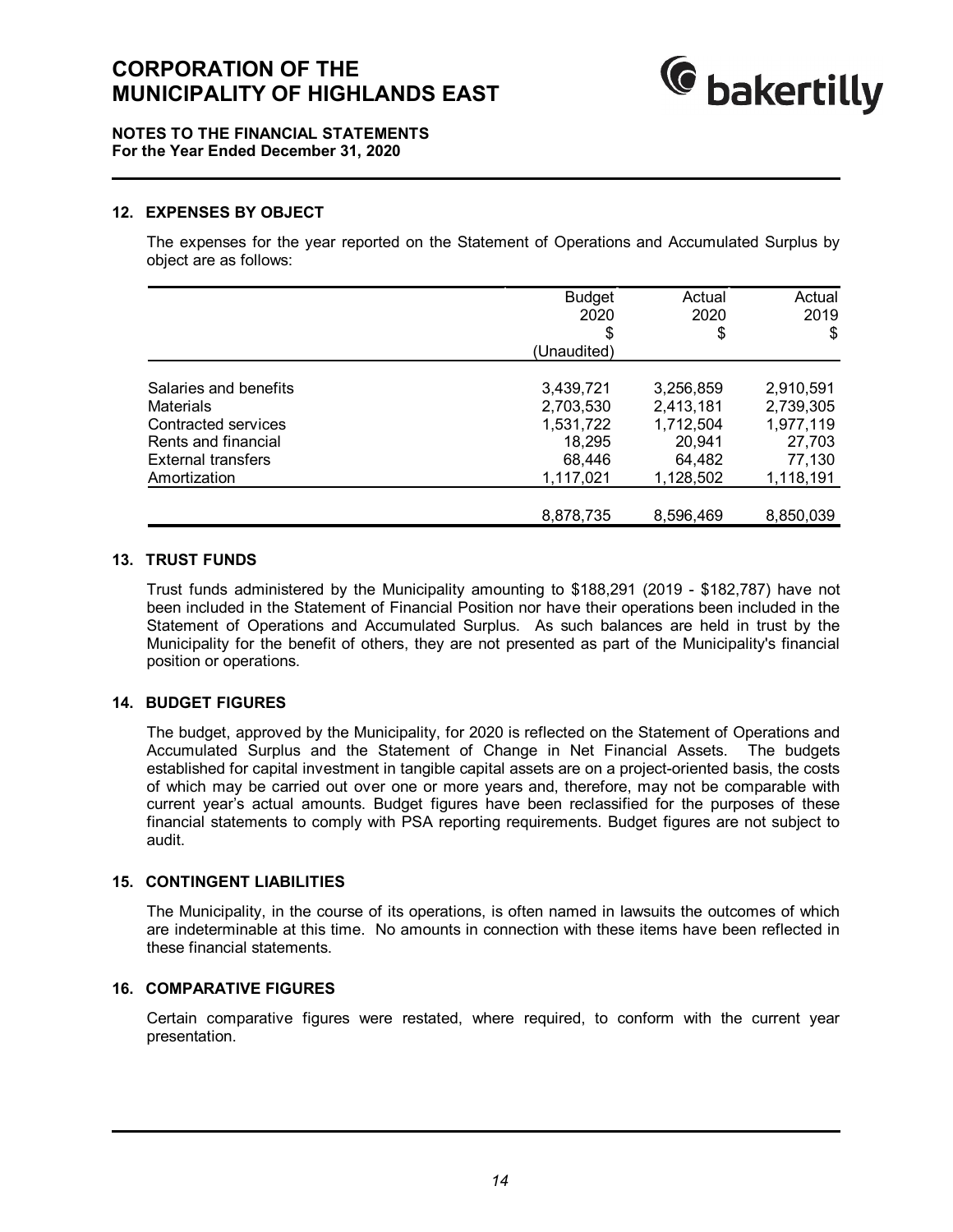

**NOTES TO THE FINANCIAL STATEMENTS For the Year Ended December 31, 2020**

## **17. SEGMENTED INFORMATION**

The Municipality of Highlands East is a municipal government organization that provides a range of services to its residents. Municipality services are reported by function and their activities are separately disclosed in the segmented information.

For each reported segment, revenues and expenses represent both amounts that are directly attributable to the segment and amounts that are allocated on a reasonable basis. Certain allocation methodologies are employed in the preparation of segmented financial information. Taxation, payments-in-lieu of taxes and certain unconditional government transfers are apportioned based on each segment's net requirements.

The accounting policies used in these segments are consistent with those followed in the preparation of the financial statements as disclosed in Note 1. For additional information see the Schedule of Segment Disclosure.

## **General Government**

General government consists of the activities of Council and general financial and administrative management of the Municipality and its programs and services.

### **Protection Services**

Protection services include police, fire, conservation authority and protective inspection and control.

### **Transportation Services**

The activities of the transportation function include construction and maintenance of the Municipality's roads and bridges, winter control and street lighting.

### **Water and Sewer**

This function is responsible for providing water and sewer services to certain areas within the Municipality.

### **Other Environmental Services**

This function is responsible for providing waste collection, waste disposal and recycling services to ratepayers.

### **Health Services**

The health services function consists of the operations of the cemetery and the medical centre.

### **Recreation and Cultural Services**

The recreation and cultural services function provides indoor and outdoor recreational facilities and programs and library services.

### **Planning and Development**

The planning and development services function manages commercial, industrial and residential development within the Municipality.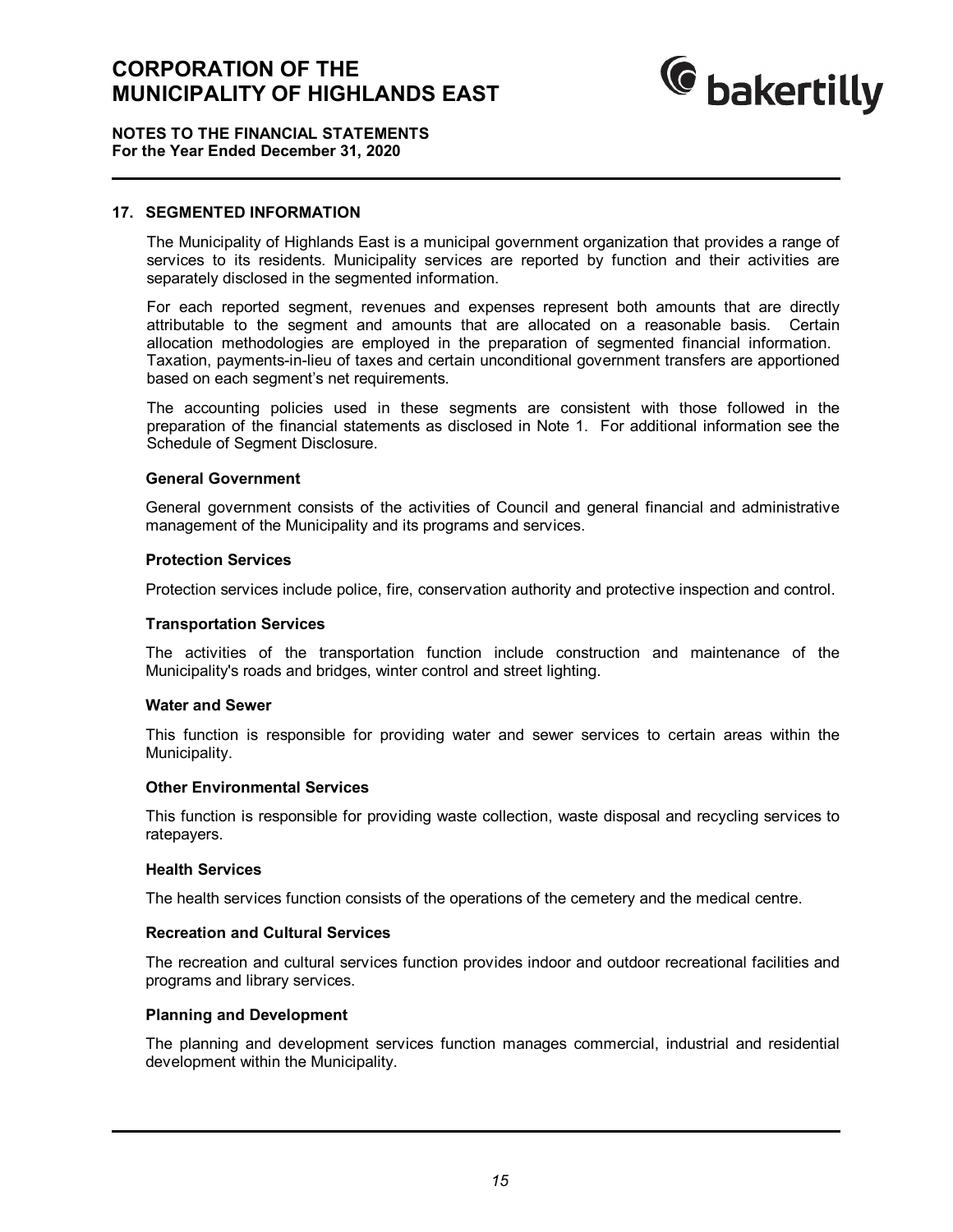

# **SCHEDULE OF TANGIBLE CAPITAL ASSETS**

**For the Year Ended December 31, 2020**

|                                                            |                          | General                           |                        |                                 | Infrastructure              |                          |                                    |              |
|------------------------------------------------------------|--------------------------|-----------------------------------|------------------------|---------------------------------|-----------------------------|--------------------------|------------------------------------|--------------|
|                                                            | Land<br>\$               | Land<br><b>Improvements</b><br>\$ | <b>Buildings</b><br>S. | Vehicles and<br>Equipment<br>\$ | Roads and<br><b>Bridges</b> | Water and<br>Sewer<br>\$ | Assets Under<br>Construction<br>\$ | Totals<br>\$ |
| <b>COST</b>                                                |                          |                                   |                        |                                 |                             |                          |                                    |              |
| Balance, beginning of year                                 | 927,065                  | 756,690                           | 4,891,177              | 6,627,658                       | 8,581,974                   | 3,606,701                | 161,272                            | 25,552,537   |
| additions during the year<br>Add:                          | 5,661                    | $\blacksquare$                    | 87,421                 | 528,496                         | 330,454                     | 26,002                   | 268,100                            | 1,246,134    |
| Less: disposals during the year                            |                          |                                   |                        | 72,260                          | 9                           |                          |                                    | 72,269       |
| Internal transfers                                         | $\overline{\phantom{0}}$ | $\overline{\phantom{a}}$          | $\blacksquare$         | 99,225                          |                             |                          | (99, 225)                          |              |
| Balance, end of year                                       | 932,726                  | 756,690                           | 4,978,598              | 7,183,119                       | 8,912,419                   | 3,632,703                | 330,147                            | 26,726,402   |
| <b>ACCUMULATED AMORTIZATION</b>                            |                          |                                   |                        |                                 |                             |                          |                                    |              |
| Balance, beginning of year                                 | 61,900                   | 554,445                           | 2,904,060              | 3,807,697                       | 2,669,847                   | 1,033,798                | $\overline{\phantom{a}}$           | 11,031,747   |
| Add: additions during the year                             | 7,292                    | 19,445                            | 94,291                 | 447,803                         | 485,130                     | 74,541                   | $\blacksquare$                     | 1,128,502    |
| Less: disposals during the year                            |                          |                                   |                        | 72,260                          | 9                           |                          |                                    | 72,269       |
| Balance, end of year                                       | 69,192                   | 573,890                           | 2,998,351              | 4,183,240                       | 3,154,968                   | 1,108,339                |                                    | 12,087,980   |
| <b>NET BOOK VALUE OF TANGIBLE</b><br><b>CAPITAL ASSETS</b> | 863,534                  | 182,800                           | 1,980,247              | 2,999,879                       | 5,757,451                   | 2,524,364                | 330,147                            | 14,638,422   |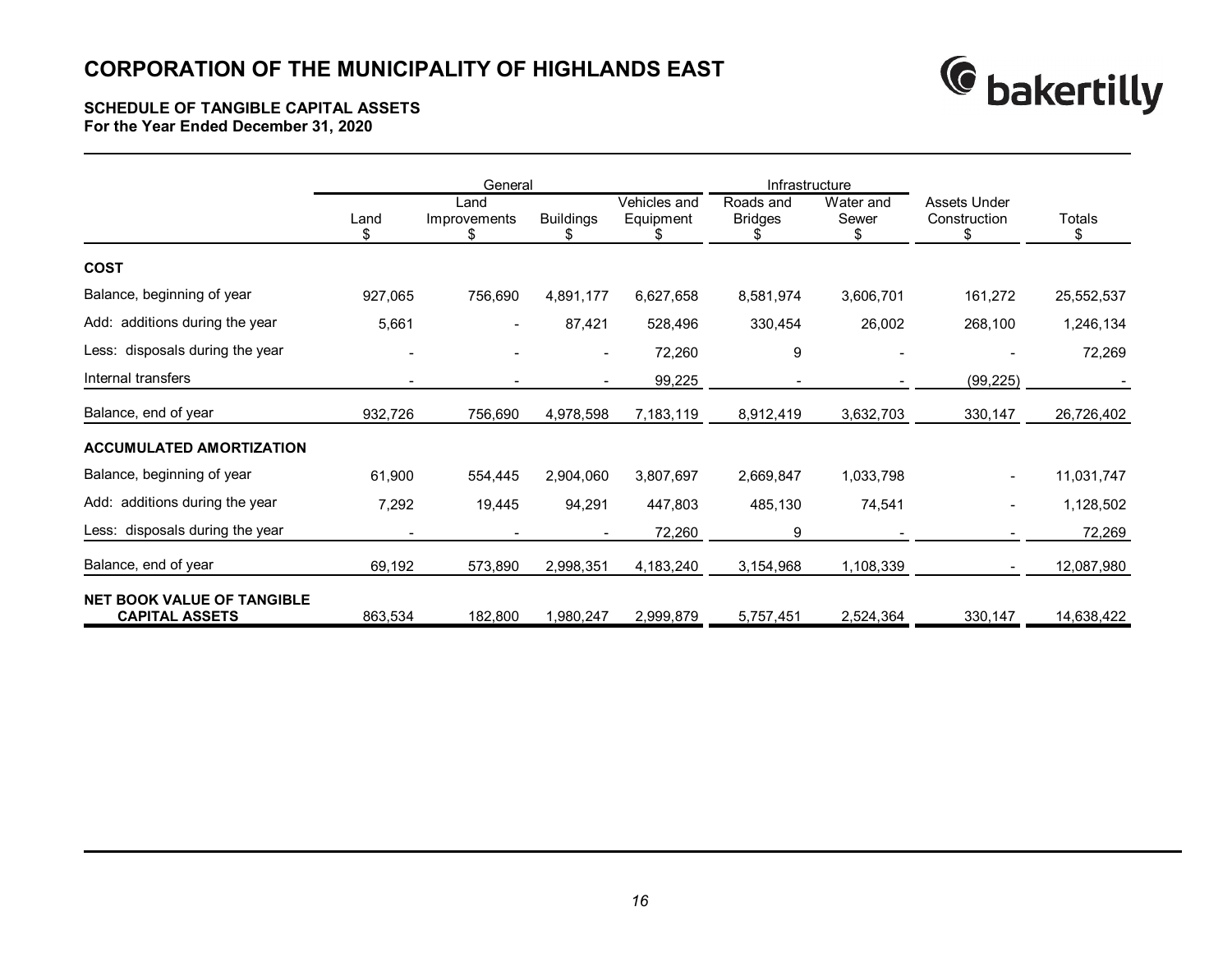

# **SCHEDULE OF SEGMENT DISCLOSURE**

**For the Year Ended December 31, 2020**

|                                     | General                  | Protection               | Transportation | Water and                | Other<br>Environmental | Health         | Recreation and<br>Cultural | Planning and      | Change in<br>landfill closure<br>and post |            |
|-------------------------------------|--------------------------|--------------------------|----------------|--------------------------|------------------------|----------------|----------------------------|-------------------|-------------------------------------------|------------|
|                                     | Government<br>\$         | Services<br>\$           | Services<br>\$ | Sewer<br>\$              | Services<br>\$         | Services<br>\$ | Services<br>\$             | Development<br>\$ | closure liability Consolidated<br>\$      | \$         |
| <b>Revenues</b>                     |                          |                          |                |                          |                        |                |                            |                   |                                           |            |
| Property taxation                   | 391,087                  | 1,521,934                | 2,671,570      | $\overline{\phantom{a}}$ | 588,081                | 61,886         | 1,116,492                  | 149,915           | $\overline{\phantom{a}}$                  | 6,500,965  |
| User charges                        | 33,993                   | 140,354                  | 57,182         | 328,841                  | 364,185                | 11.909         | 14,999                     | 60,050            | $\overline{a}$                            | 1,011,513  |
| Government transfers - operating    | 1,018,090                | 1,136,172                |                |                          |                        |                | 40,603                     |                   | $\blacksquare$                            | 2,194,865  |
| Government transfers - capital      | $\overline{\phantom{0}}$ | $\overline{\phantom{a}}$ | 50.000         |                          |                        |                |                            |                   | $\overline{a}$                            | 50,000     |
| Other municipalities                |                          | 66,680                   | 31,319         |                          |                        |                |                            |                   | $\overline{\phantom{a}}$                  | 97,999     |
| Penalties and interest on taxes     | 124,737                  |                          |                |                          |                        |                |                            |                   | $\overline{\phantom{a}}$                  | 124,737    |
| Investment income                   | 46,241                   |                          |                |                          |                        |                |                            |                   | $\blacksquare$                            | 46,241     |
| Donations                           | 750                      | 150                      |                |                          |                        |                |                            |                   | $\blacksquare$                            | 900        |
| Federal gas tax earned              |                          | $\overline{a}$           | 101,414        |                          |                        |                |                            |                   | $\overline{a}$                            | 101,414    |
| Gain/(loss) on disposal of tangible |                          |                          |                |                          |                        |                |                            |                   |                                           |            |
| capital assets                      |                          | 5,200                    |                |                          |                        |                |                            |                   |                                           | 5,200      |
| <b>Total revenues</b>               | 1,614,898                | 2,870,490                | 2,911,485      | 328,841                  | 952,266                | 73,795         | 1,172,094                  | 209,965           | $\blacksquare$                            | 10,133,834 |
| <b>Expenses</b>                     |                          |                          |                |                          |                        |                |                            |                   |                                           |            |
| Salaries and benefits               | 636,174                  | 786,325                  | 837,325        | 198,382                  | 424,988                | 31,109         | 308,189                    | 34,367            | $\overline{\phantom{a}}$                  | 3,256,859  |
| <b>Materials</b>                    | 151,253                  | 325,249                  | 925,641        | 295,438                  | 347,321                | 17,519         | 292,751                    | 58,009            | $\blacksquare$                            | 2,413,181  |
| Contracted services                 | 36,370                   | 1,254,038                | 10,648         | 11,735                   | 127,774                | 5,201          | 4,727                      | 53,711            | 208,300                                   | 1,712,504  |
| Rents and financial                 | 10,580                   |                          |                |                          | 9,790                  |                | 571                        |                   | $\blacksquare$                            | 20,941     |
| <b>External transfers</b>           | 1,503                    | 62,979                   |                |                          |                        |                |                            |                   |                                           | 64,482     |
| Amortization                        | 18,845                   | 129,518                  | 722,714        | 104,871                  | 41,377                 | 1,170          | 110,007                    |                   |                                           | 1,128,502  |
| <b>Total expenses</b>               | 854,725                  | 2,558,109                | 2,496,328      | 610,426                  | 951,250                | 54,999         | 716,245                    | 146,087           | 208,300                                   | 8,596,469  |
| Net surplus/(deficit)               | 760,173                  | 312,381                  | 415,157        | (281, 585)               | 1,016                  | 18,796         | 455,849                    | 63,878            | (208, 300)                                | 1,537,365  |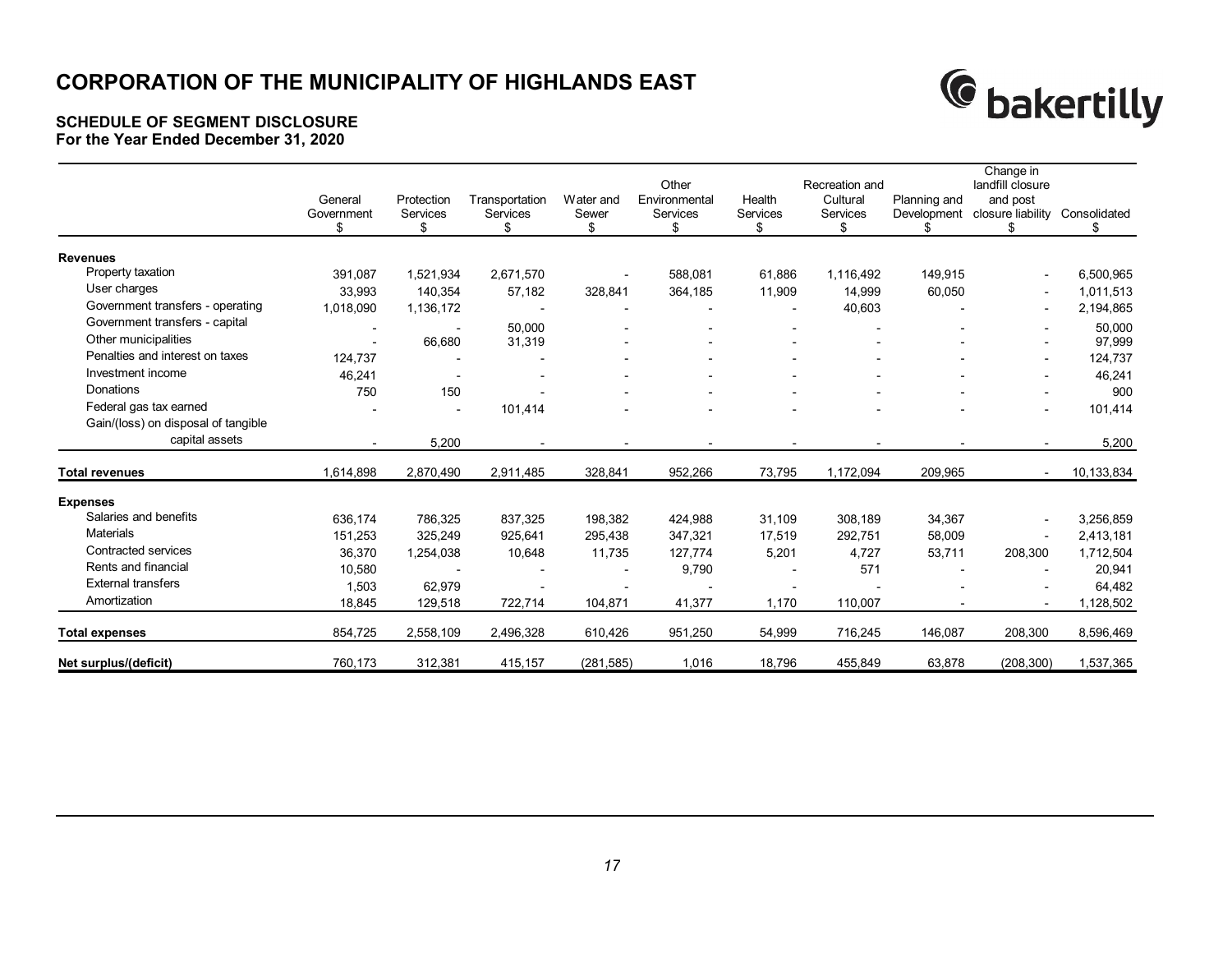

### **SCHEDULE OF SEGMENT DISCLOSURE For the Year Ended December 31, 2019**

|                                     | General<br>Government<br>\$ | Protection<br><b>Services</b><br>\$ | Transportation<br>Services<br>\$ | Water and<br>Sewer<br>\$ | Other<br>Environmental<br><b>Services</b><br>\$. | Health<br>Services<br>\$ | Recreation and<br>Cultural<br>Services<br>\$ | Planning and<br>Development<br>£. | Change in<br>landfill closure<br>and post<br>closure liability<br>\$ | Consolidated<br>\$ |
|-------------------------------------|-----------------------------|-------------------------------------|----------------------------------|--------------------------|--------------------------------------------------|--------------------------|----------------------------------------------|-----------------------------------|----------------------------------------------------------------------|--------------------|
|                                     |                             |                                     |                                  |                          |                                                  |                          |                                              |                                   |                                                                      |                    |
| <b>Revenues</b>                     |                             |                                     |                                  |                          |                                                  |                          |                                              |                                   |                                                                      |                    |
| Property taxation                   | 322,114                     | 1,446,001                           | 2,486,563                        | $\overline{\phantom{a}}$ | 656,410                                          | 70,196                   | 955,479                                      | 143,581                           | $\blacksquare$                                                       | 6,080,344          |
| User charges                        | 16,784                      | 133.163                             | 46,381                           | 316,859                  | 298,453                                          | 20,467                   | 42,294                                       | 23,777                            | $\blacksquare$                                                       | 898,178            |
| Government transfers - operating    | 1,473,896                   | 1,041,897                           |                                  | $\overline{\phantom{a}}$ |                                                  |                          | 38,055                                       |                                   | $\overline{\phantom{a}}$                                             | 2,553,848          |
| Government transfers - capital      |                             |                                     | 100,000                          | 11,472                   |                                                  |                          | 2,800                                        |                                   | $\overline{\phantom{a}}$                                             | 114,272            |
| Other municipalities                |                             | 67,785                              | 103,606                          |                          |                                                  |                          |                                              |                                   | $\blacksquare$                                                       | 171,391            |
| Penalties and interest on taxes     | 123,905                     |                                     |                                  |                          |                                                  |                          |                                              |                                   | $\overline{\phantom{a}}$                                             | 123,905            |
| Investment income                   | 83,067                      |                                     |                                  |                          |                                                  |                          |                                              |                                   | $\overline{\phantom{a}}$                                             | 83,067             |
| Donations                           | 500                         | 250                                 |                                  |                          |                                                  |                          |                                              |                                   | $\blacksquare$                                                       | 750                |
| Donated tangible capital assets     |                             |                                     |                                  |                          |                                                  |                          | 23,048                                       |                                   | $\blacksquare$                                                       | 23,048             |
| Federal gas tax earned              |                             |                                     | 206,825                          |                          |                                                  |                          |                                              |                                   | $\blacksquare$                                                       | 206,825            |
| Gain/(loss) on disposal of tangible |                             |                                     |                                  |                          |                                                  |                          |                                              |                                   |                                                                      |                    |
| capital assets                      |                             | 3,089                               | (86, 766)                        |                          | $\blacksquare$                                   |                          |                                              |                                   | $\overline{\phantom{a}}$                                             | (83, 677)          |
| Other revenue                       | 155,420                     |                                     |                                  |                          |                                                  | 62,500                   |                                              |                                   |                                                                      | 217,920            |
| <b>Total revenues</b>               | 2,175,686                   | 2,692,185                           | 2,856,609                        | 328,331                  | 954,863                                          | 153,163                  | 1,061,676                                    | 167,358                           |                                                                      | 10,389,871         |
| <b>Expenses</b>                     |                             |                                     |                                  |                          |                                                  |                          |                                              |                                   |                                                                      |                    |
| Salaries and benefits               | 662,882                     | 534,181                             | 693,898                          | 178,585                  | 393,146                                          | 13,720                   | 351,622                                      | 82,557                            | $\blacksquare$                                                       | 2,910,591          |
| Materials                           | 321,485                     | 346,392                             | 1,079,942                        | 229,661                  | 366,453                                          | 19,000                   | 361,709                                      | 14,663                            | $\blacksquare$                                                       | 2,739,305          |
| <b>Contracted services</b>          | 35,835                      | 1,237,186                           | 43,230                           | 10,867                   | 141,410                                          | 9,325                    | 420                                          | 38,846                            | 460,000                                                              | 1,977,119          |
| Rents and financial                 | 23,656                      |                                     |                                  | $\overline{\phantom{a}}$ |                                                  | 2,566                    | 1,481                                        | $\overline{\phantom{a}}$          | $\blacksquare$                                                       | 27,703             |
| <b>External transfers</b>           | 19,840                      | 57,290                              |                                  |                          |                                                  |                          |                                              |                                   | $\overline{a}$                                                       | 77,130             |
| Amortization                        | 3,535                       | 171,055                             | 691,656                          | 103,773                  | 36,965                                           | 1,170                    | 110,037                                      |                                   | $\blacksquare$                                                       | 1,118,191          |
| <b>Total expenses</b>               | 1,067,233                   | 2,346,104                           | 2,508,726                        | 522,886                  | 937,974                                          | 45,781                   | 825,269                                      | 136,066                           | 460,000                                                              | 8,850,039          |
| Net surplus/(deficit)               | 1,108,453                   | 346,081                             | 347,883                          | (194, 555)               | 16,889                                           | 107,382                  | 236,407                                      | 31,292                            | (460,000)                                                            | 1,539,832          |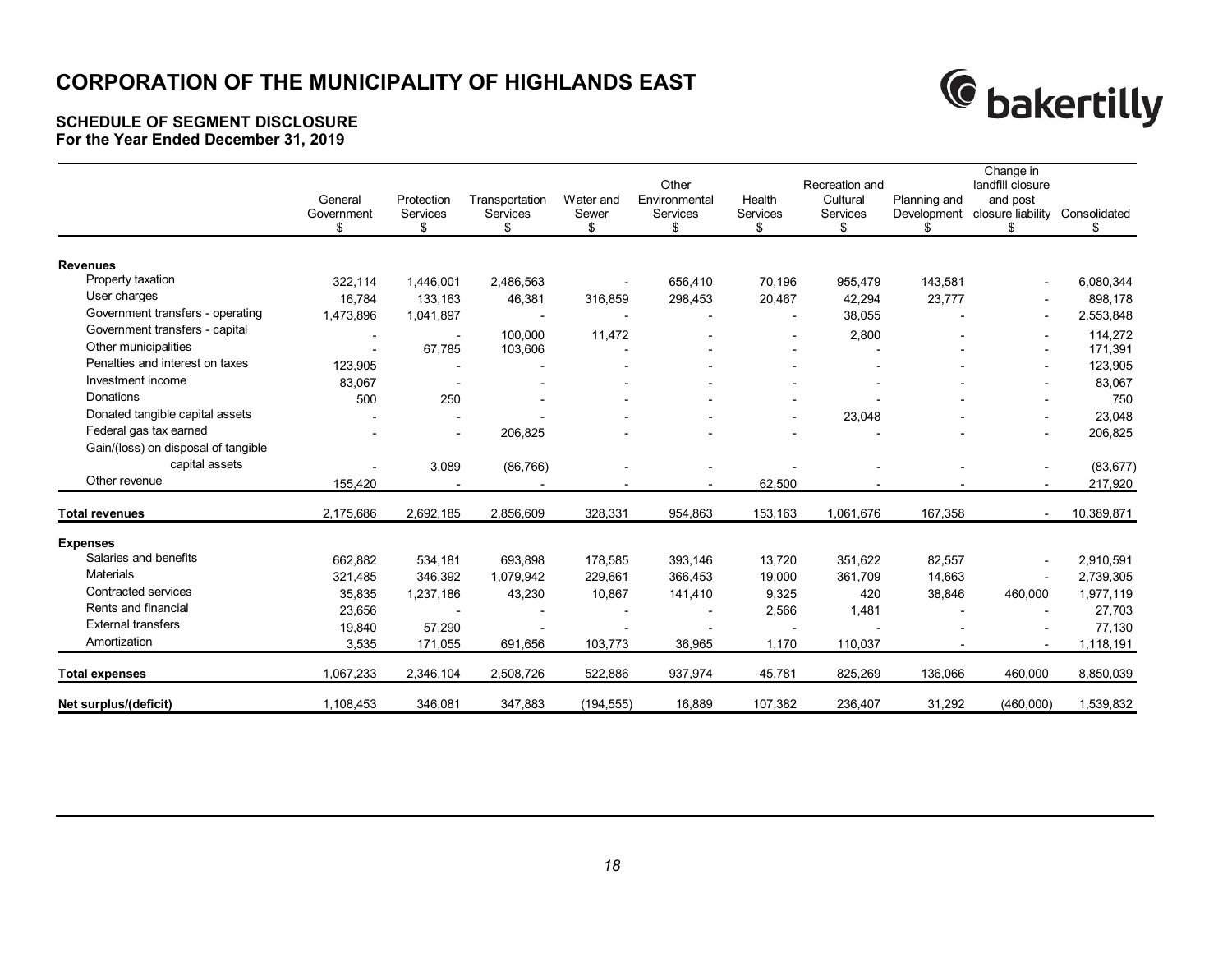

# **Baker Tilly KDN LLP**

272 Charlotte St. Peterborough, ON Canada K9J 2V4

**T: (705) 742-3418 F: (705) 742-9775**

**www.bakertilly.ca**

## **INDEPENDENT AUDITOR'S REPORT**

#### **To the Members of Council, Inhabitants and Ratepayers of the Corporation of the Municipality of Highlands East**

#### *Opinion*

We have audited the financial statements of the Trust Funds of the Corporation of the Municipality of Highlands East (the Trust Funds), which comprise the statement of financial position as at December 31, 2020, the statement of continuity for the year then ended, and notes to the financial statements, including a summary of significant accounting policies.

In our opinion, the accompanying financial statements present fairly, in all material respects, the financial position of the Trust Funds as at December 31, 2020, and the continuity of the Trust Funds for the year then ended in accordance with Canadian Public Sector Accounting Standards.

#### *Basis for Opinion*

We conducted our audit in accordance with Canadian generally accepted auditing standards. Our responsibilities under those standards are further described in the Auditor's Responsibilities for the Audit of the Financial Statements section of our report. We are independent of the Trust Funds in accordance with the ethical requirements that are relevant to our audit of the financial statements in Canada, and we have fulfilled our other ethical responsibilities in accordance with these requirements. We believe that the audit evidence we have obtained is sufficient and appropriate to provide a basis for our opinion.

# *Responsibilities of Management and Those Charged with Governance for the Financial Statements*

Management is responsible for the preparation and fair presentation of the financial statements in accordance with Canadian Public Sector Accounting Standards, and for such internal control as management determines is necessary to enable the preparation of financial statements that are free from material misstatement, whether due to fraud or error.

In preparing the financial statements, management is responsible for assessing the Trust Funds' ability to continue as a going concern, disclosing, as applicable, matters related to going concern and using the going concern basis of accounting unless management either intends to liquidate the Trust Funds or to cease operations, or has no realistic alternative but to do so.

Those charged with governance are responsible for overseeing the Trust Funds' financial reporting process.

#### ASSURANCE · TAX · ADVISORY

Baker Tilly KDN LLP is a member of Baker Tilly Canada Cooperative, which is a member of the global network of Baker Tilly International Limited. All members of Baker Tilly Canada Cooperative and Baker Tilly International Limited are separate and independent legal entities.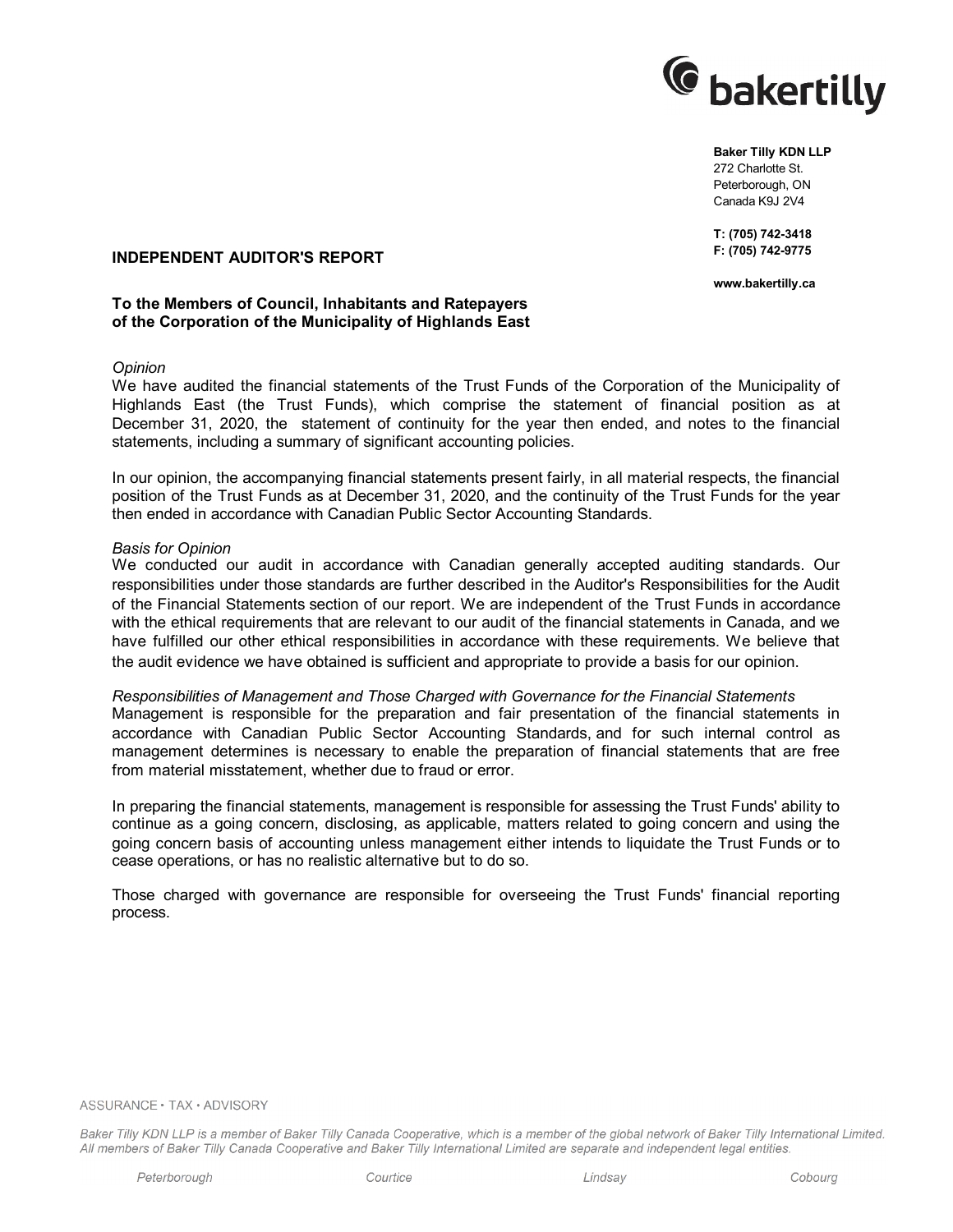

### *Auditor's Responsibilities for the Audit of the Financial Statements*

Our objectives are to obtain reasonable assurance about whether the financial statements as a whole are free from material misstatement, whether due to fraud or error, and to issue an auditor's report that includes our opinion. Reasonable assurance is a high level of assurance, but is not a guarantee that an audit conducted in accordance with Canadian generally accepted auditing standards will always detect a material misstatement when it exists. Misstatements can arise from fraud or error and are considered material if, individually or in the aggregate, they could reasonably be expected to influence the economic decisions of users taken on the basis of these financial statements.

As part of an audit in accordance with Canadian generally accepted auditing standards, we exercise professional judgment and maintain professional skepticism throughout the audit. We also:

- Identify and assess the risks of material misstatement of the financial statements, whether due to fraud or error, design and perform audit procedures responsive to those risks, and obtain audit evidence that is sufficient and appropriate to provide a basis for our opinion. The risk of not detecting a material misstatement resulting from fraud is higher than for one resulting from error, as fraud may involve collusion, forgery, intentional omissions, misrepresentations, or the override of internal control.
- Obtain an understanding of internal control relevant to the audit in order to design audit procedures that are appropriate in the circumstances, but not for the purpose of expressing an opinion on the effectiveness of the Trust Funds' internal control.
- Evaluate the appropriateness of accounting policies used and the reasonableness of accounting estimates and related disclosures made by management.
- Conclude on the appropriateness of management's use of the going concern basis of accounting and, based on the audit evidence obtained, whether a material uncertainty exists related to events or conditions that may cast significant doubt on the Trust Funds' ability to continue as a going concern. If we conclude that a material uncertainty exists, we are required to draw attention in our auditor's report to the related disclosures in the financial statements or, if such disclosures are inadequate, to modify our opinion. Our conclusions are based on the audit evidence obtained up to the date of our auditor's report. However, future events or conditions may cause the Trust Funds to cease to continue as a going concern.
- Evaluate the overall presentation, structure and content of the financial statements, including the disclosures, and whether the financial statements represent the underlying transactions and events in a manner that achieves fair presentation.

We communicate with those charged with governance regarding, among other matters, the planned scope and timing of the audit and significant audit findings, including any significant deficiencies in internal control that we identify during our audit.

# *Baker Tilly KDN LLP*

Chartered Professional Accountants Licensed Public Accountants

Peterborough, Ontario July 16, 2021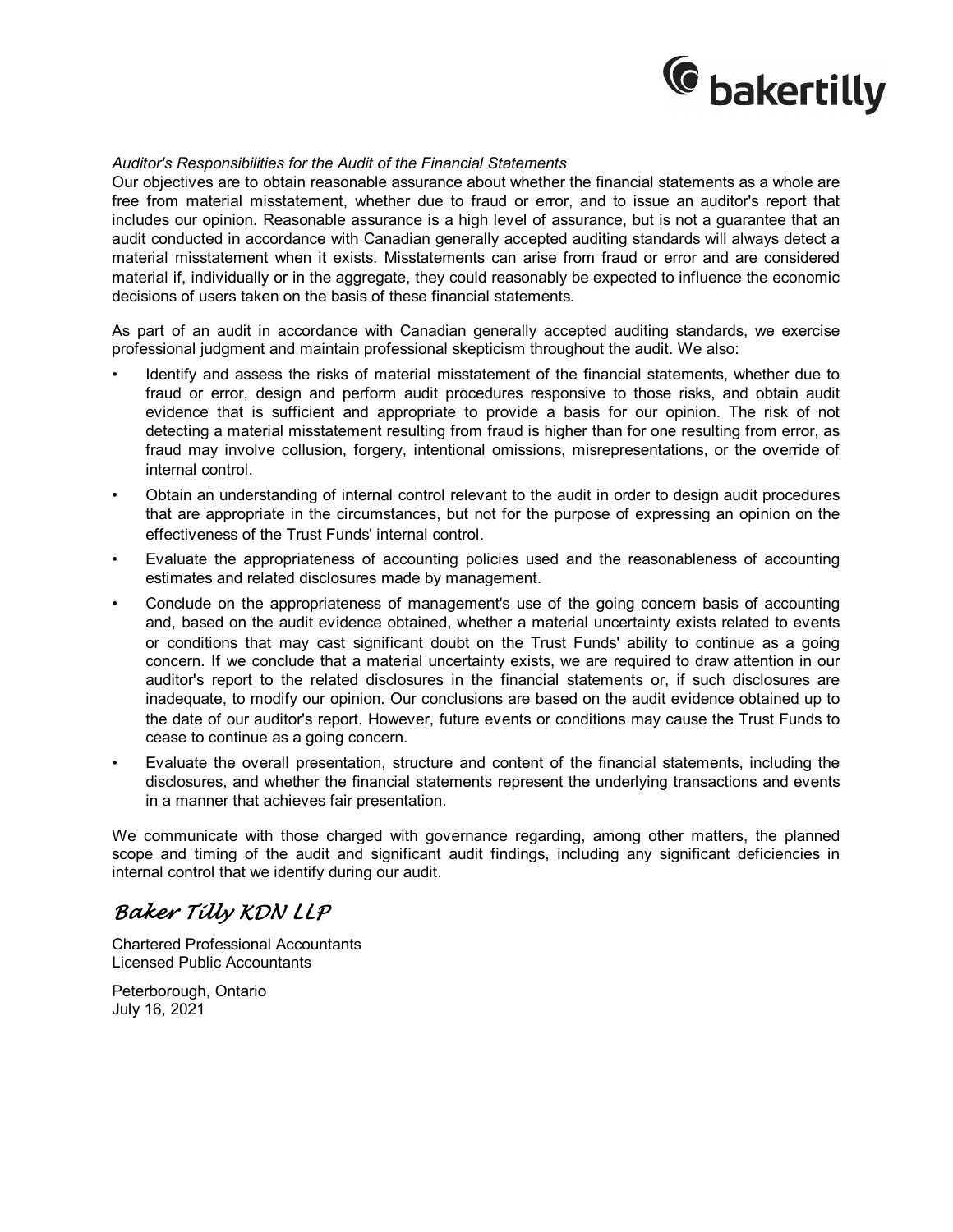

# **TRUST FUNDS STATEMENT OF FINANCIAL POSITION At December 31, 2020**

|                                                |                | Care and      | Ontario |         |               |
|------------------------------------------------|----------------|---------------|---------|---------|---------------|
|                                                | Care and       | Maintenance   | Home    |         |               |
|                                                | Maintenance    | Interment     | Renewal | 2020    | 2019          |
|                                                | <b>Markers</b> | <b>Rights</b> | Program | Total   | Total         |
|                                                | \$             | \$            | \$      | \$      | $\frac{1}{2}$ |
| <b>FINANCIAL ASSETS</b>                        |                |               |         |         |               |
| Investments (note 2)                           | 32,688         | 149,418       |         | 182,106 | 175,434       |
| Loans receivable (note 3)                      |                |               | 10,433  | 10,433  | 10,433        |
| Due from Municipality                          |                |               | 16,234  | 16,234  | 16,234        |
|                                                |                |               |         |         |               |
|                                                | 32,688         | 149,418       | 26,667  | 208,773 | 202,101       |
| <b>LIABILITIES AND FUND</b><br><b>BALANCES</b> |                |               |         |         |               |
| <b>LIABILITIES</b>                             |                |               |         |         |               |
| Due to Municipality                            | 1,411          | 3,420         |         | 4,831   | 3,663         |
| Due to Province                                |                |               | 15,651  | 15,651  | 15,651        |
|                                                |                |               |         |         |               |
|                                                | 1,411          | 3,420         | 15,651  | 20,482  | 19,314        |
|                                                |                |               |         |         |               |
| <b>FUND BALANCES</b>                           | 31,277         | 145,998       | 11,016  | 188,291 | 182,787       |
|                                                | 32,688         | 149,418       | 26,667  | 208,773 | 202,101       |

*The accompanying notes are an integral part of these financial statements*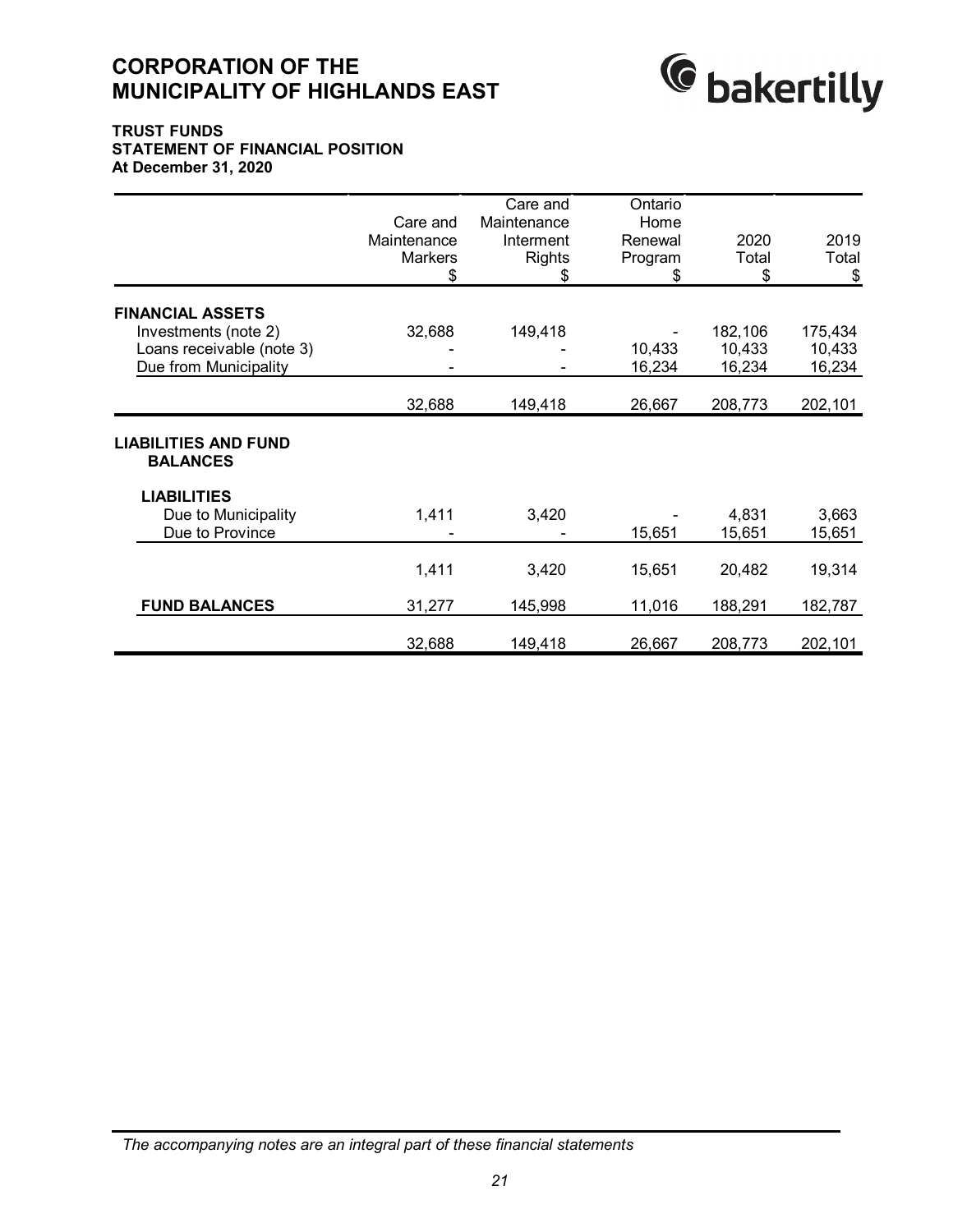

## **TRUST FUNDS STATEMENT OF CONTINUITY For the Year Ended December 31, 2020**

|                                        | Care and<br>Maintenance<br><b>Markers</b> | Care and<br>Maintenance<br>Interment<br><b>Rights</b> | Ontario<br>Home<br>Renewal<br>Program | 2020<br>Total | 2019<br>Total |
|----------------------------------------|-------------------------------------------|-------------------------------------------------------|---------------------------------------|---------------|---------------|
|                                        | \$                                        | \$                                                    | \$                                    | \$            | \$            |
| <b>BALANCES</b> - beginning of<br>year | 30,471                                    | 141,300                                               | 11,016                                | 182,787       | 178,579       |
|                                        |                                           |                                                       |                                       |               |               |
| <b>RECEIPTS</b>                        |                                           |                                                       |                                       |               |               |
| Sale of interment rights               |                                           | 4,698                                                 |                                       | 4,698         | 3,558         |
| Sale of markers                        | 806                                       |                                                       |                                       | 806           | 650           |
| Interest                               | 582                                       | 2,660                                                 |                                       | 3,242         | 3,710         |
|                                        | 1,388                                     | 7,358                                                 |                                       | 8,746         | 7,918         |
| <b>EXPENSES</b>                        |                                           |                                                       |                                       |               |               |
| <b>Transfer to Municipality</b>        | 582                                       | 2,660                                                 |                                       | 3,242         | 3,710         |
| <b>BALANCES</b> - end of year          | 31,277                                    | 145,998                                               | 11,016                                | 188,291       | 182,787       |

 *The accompanying notes are an integral part of these financial statements*